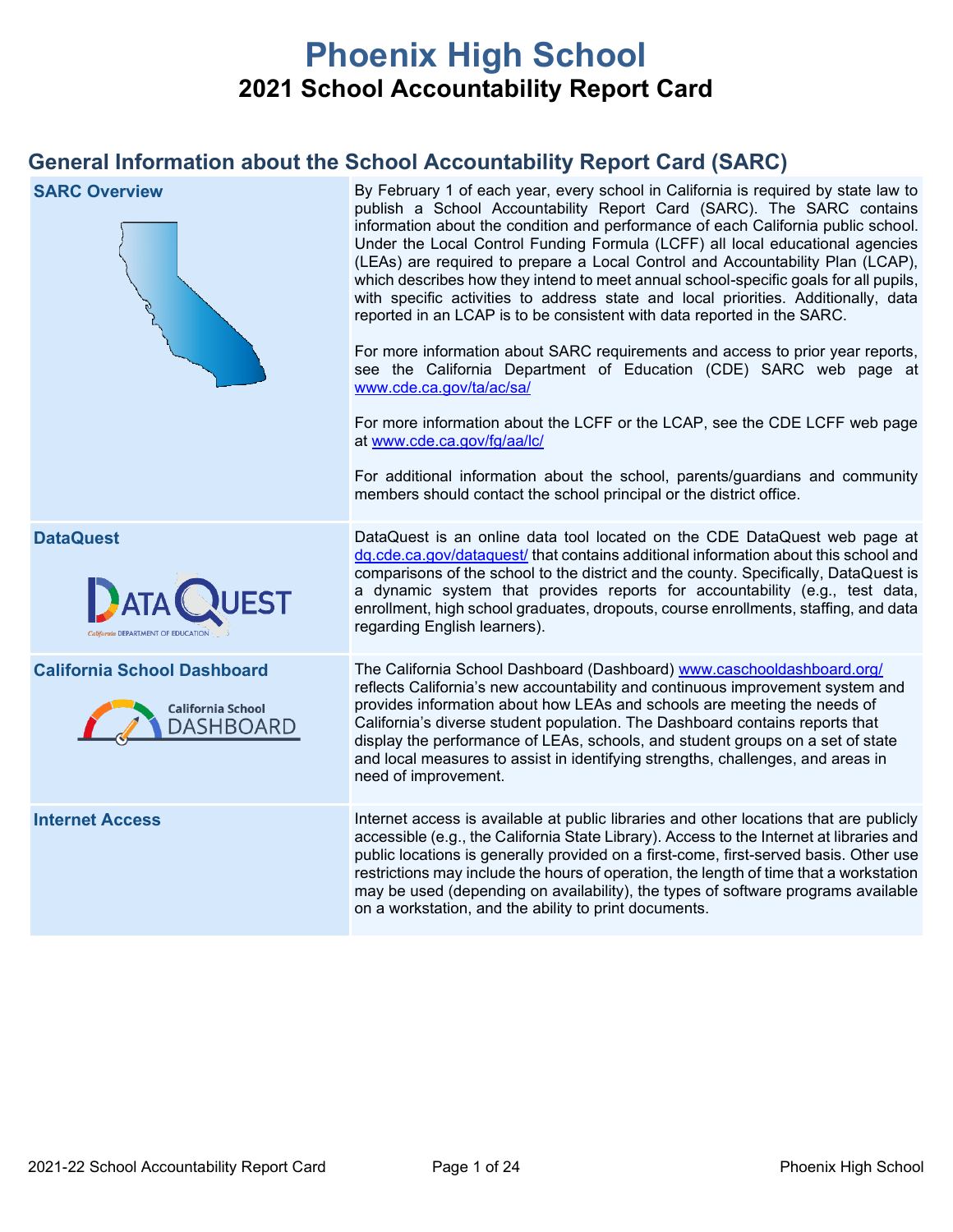## **2021-22 School Contact Information**

| EVET EE GUNGU GUNGUL INIGITIGGUN         |                            |  |  |
|------------------------------------------|----------------------------|--|--|
| <b>School Name</b>                       | Phoenix High School        |  |  |
| <b>Street</b>                            | 228 EAST AVENUE H-8        |  |  |
| City, State, Zip                         | Palmdale, CA 93550         |  |  |
| <b>Phone Number</b>                      | (661) 729-3936             |  |  |
| <b>Principal</b>                         | Laura Tweedy-Ferguson      |  |  |
| <b>Email Address</b>                     | ltweedy-ferguson@avhsd.org |  |  |
| <b>School Website</b>                    |                            |  |  |
| <b>County-District-School (CDS) Code</b> | 19 64246 1995968           |  |  |

| <b>2021-22 District Contact Information</b> |                                            |  |  |
|---------------------------------------------|--------------------------------------------|--|--|
| <b>District Name</b>                        | Antelope Valley Union High School District |  |  |
| <b>Phone Number</b>                         | 661-948-7655                               |  |  |
| Superintendent                              | Greg Nehen                                 |  |  |
| <b>Email Address</b>                        | gnehen@avhsd.org                           |  |  |
| <b>District Website Address</b>             | www.avdistrict.org                         |  |  |

### **2021-22 School Overview**

Phoenix High School is a campus comprised of students that have been mandatorily placed, expelled, or transitioning from camp/placement. Phoenix is dedicated to giving every student the opportunity to strengthen weaknesses, earn credits toward graduation, and improve their behavior so they can return to a comprehensive high school.

Phoenix High School is committed to building self-esteem, modeling behavior, and providing a clean and safe environment conducive to learning. The campus provides a family environment filled with structure and guidance, minimizing the potential for failure. Phoenix the idealism of regeneration.

## **About this School**

| 2020-21 Student Enrollment by Grade Level |                           |  |  |  |
|-------------------------------------------|---------------------------|--|--|--|
| <b>Grade Level</b>                        | <b>Number of Students</b> |  |  |  |
| Grade 10                                  | 14                        |  |  |  |
| Grade 11                                  | 21                        |  |  |  |
| Grade 12                                  | 10                        |  |  |  |
| <b>Total Enrollment</b>                   | 45                        |  |  |  |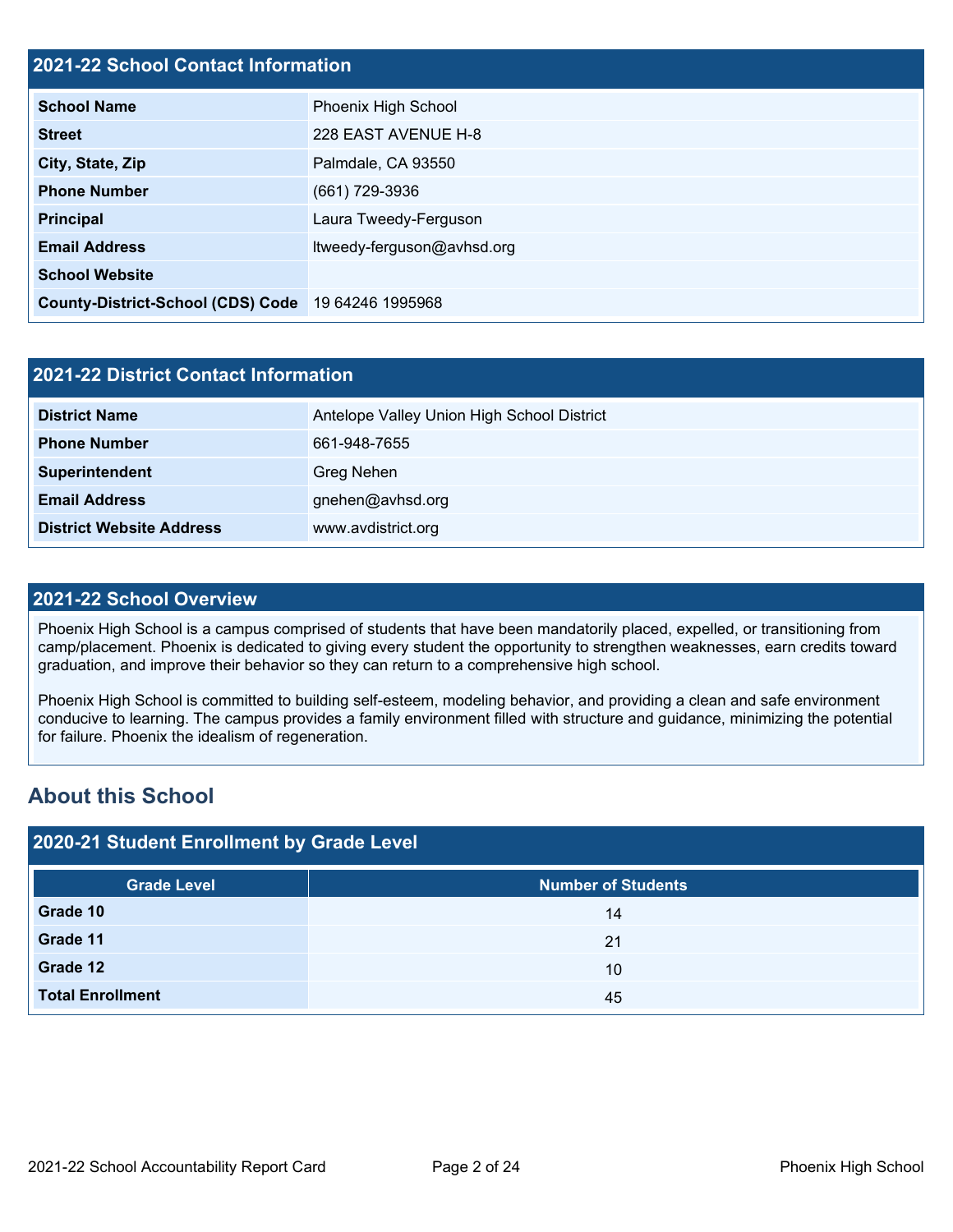### **2020-21 Student Enrollment by Student Group**

| <b>Student Group</b>                   | <b>Percent of Total Enrollment</b> |
|----------------------------------------|------------------------------------|
| <b>Black or African American</b>       | 53.3                               |
| <b>Hispanic or Latino</b>              | 35.6                               |
| <b>Two or More Races</b>               | 6.7                                |
| <b>White</b>                           | 4.4                                |
| <b>English Learners</b>                | 4.4                                |
| <b>Foster Youth</b>                    | 11.1                               |
| <b>Socioeconomically Disadvantaged</b> | 82.2                               |
| <b>Students with Disabilities</b>      | 44.4                               |

**A. Conditions of Learning State Priority: Basic**

The SARC provides the following information relevant to the State priority: Basic (Priority 1):

- Degree to which teachers are appropriately assigned and fully credentialed in the subject area and for the pupils they are teaching;
- Pupils have access to standards-aligned instructional materials; and
- School facilities are maintained in good repair

Note: For more information refer to the Updated Teacher Equity Definitions web page at<https://www.cde.ca.gov/pd/ee/teacherequitydefinitions.asp>

| <b>2019-20 Teacher Preparation and Placement</b>                                                |         |  |  |
|-------------------------------------------------------------------------------------------------|---------|--|--|
| <b>Authorization/Assignment</b>                                                                 | 2019-20 |  |  |
| Fully (Preliminary or Clear) Credentialed for Subject and Student Placement (properly assigned) |         |  |  |
| <b>Intern Credential Holders Properly Assigned</b>                                              |         |  |  |
| Teachers Without Credentials and Misassignments ("ineffective" under ESSA)                      |         |  |  |
| Credentialed Teachers Assigned Out-of-Field ("out-of-field" under ESSA)                         |         |  |  |
| <b>Unknown</b>                                                                                  |         |  |  |
| <b>Total Teaching Positions</b>                                                                 |         |  |  |

Note: The data in this table is based on Full Time Equivalent (FTE) status. One FTE equals one staff member working full time; one FTE could also represent two staff members who each work 50 percent of full time. Additionally, an assignment is defined as a position that an educator is assigned to based on setting, subject, and grade level. An authorization is defined as the services that an educator is authorized to provide to students.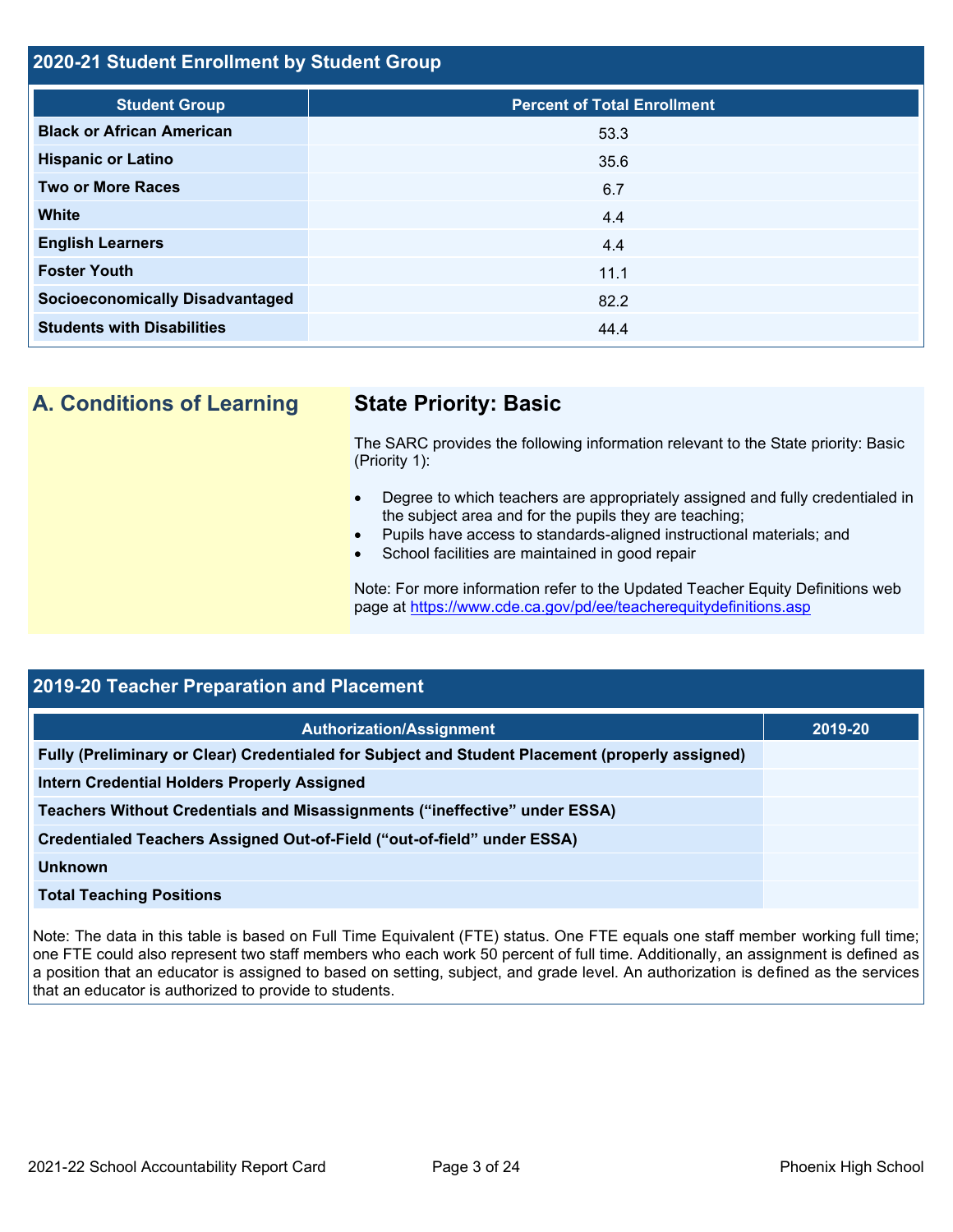## **2019-20 Teachers Without Credentials and Misassignments (considered "ineffective" under ESSA)**

| Authorization/Assignment                                     | 2019-20 |
|--------------------------------------------------------------|---------|
| <b>Permits and Waivers</b>                                   |         |
| <b>Misassignments</b>                                        |         |
| <b>Vacant Positions</b>                                      |         |
| <b>Total Teachers Without Credentials and Misassignments</b> |         |

## **2019-20 Credentialed Teachers Assigned Out-of-Field (considered "out-of-field" under ESSA)**

| <b>Indicator</b>                                       | 2019-20 |
|--------------------------------------------------------|---------|
| Credentialed Teachers Authorized on a Permit or Waiver |         |
| <b>Local Assignment Options</b>                        |         |
| <b>Total Out-of-Field Teachers</b>                     |         |

## **2019-20 Class Assignments**

| Indicator                                                                                                                                           | 2019-20 |
|-----------------------------------------------------------------------------------------------------------------------------------------------------|---------|
| <b>Misassignments for English Learners</b><br>(a percentage of all the classes with English learners taught by teachers that are misassigned)       |         |
| No credential, permit or authorization to teach<br>(a percentage of all the classes taught by teachers with no record of an authorization to teach) |         |

## **2021-22 Quality, Currency, Availability of Textbooks and Other Instructional Materials**

**Year and month in which the data were collected** December 2021

| <b>Subject</b>               | Textbooks and Other Instructional Materials/year of<br><b>Adoption</b>                                                                                                                                                                                                                                                                                                                                                                                                                                                                                                                                                                                                                         | <b>From</b><br><b>Most</b><br><b>Recent</b><br><b>Adoption</b> | <b>Percent</b><br><b>Students</b><br><b>Lacking Own</b><br><b>Assigned</b><br>Copy |
|------------------------------|------------------------------------------------------------------------------------------------------------------------------------------------------------------------------------------------------------------------------------------------------------------------------------------------------------------------------------------------------------------------------------------------------------------------------------------------------------------------------------------------------------------------------------------------------------------------------------------------------------------------------------------------------------------------------------------------|----------------------------------------------------------------|------------------------------------------------------------------------------------|
| <b>Reading/Language Arts</b> | SpringBoard California English Language Arts Grade 9<br>Student Edition/2017<br>SpringBoard California English Language Arts Grade 10<br>Student Edition/2017<br>SpringBoard California English Language Arts Grade 11<br>Student Edition/2017<br>SpringBoard California English Language Arts Grade 12<br>Student Edition/2017<br>SpringBoard California English Language Development<br>Grade 9 Student Edition/2017<br>SpringBoard California English Language Development<br>Grade 10 Student Edition/2017<br>SpringBoard California English Language Development<br>Grade 11 Student Edition/2017<br>SpringBoard California English Language Development<br>Grade 12 Student Edition/2017 | <b>Yes</b>                                                     | $0\%$                                                                              |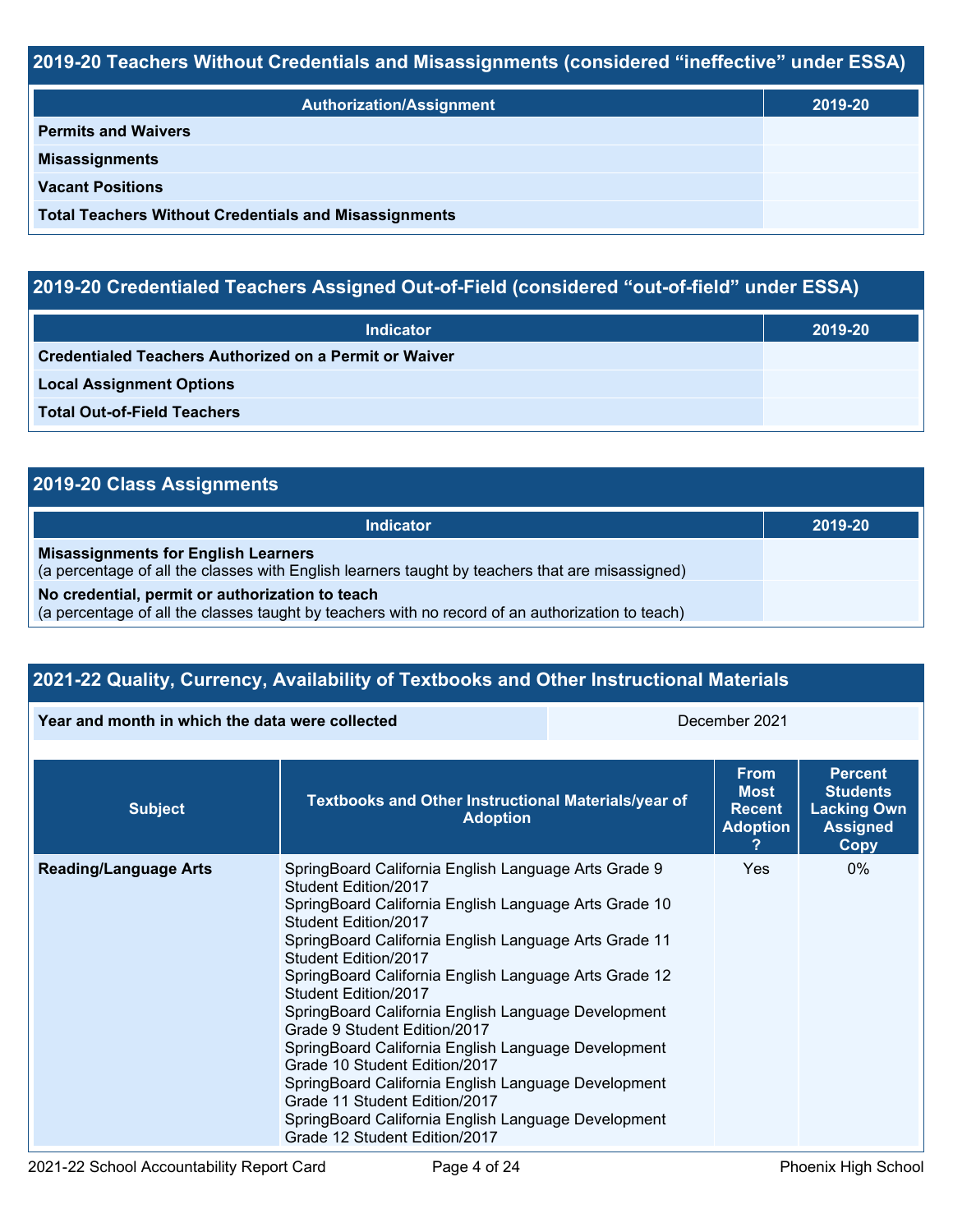| <b>Mathematics</b>                                     | Houghton Mifflin Harcourt Big Ideas Algebra/2016<br>Houghton Mifflin Harcourt Big Ideas Geometry/2016<br>Houghton Mifflin Harcourt Big Ideas Algebra 2/2016<br>Algebra & Trigonometry: Structure and Method-Book 2/ 2002<br>Trigonometry<br>Calculus: A New Horizon / 2008                             | Yes        | 0% |
|--------------------------------------------------------|--------------------------------------------------------------------------------------------------------------------------------------------------------------------------------------------------------------------------------------------------------------------------------------------------------|------------|----|
| <b>Science</b>                                         | World of Chemistry / 2002<br>Earth Science: Geology, the Environment, and the Universe /<br>2003<br>Biology / 2002<br>Physics: Principles and Problems / 2002                                                                                                                                          | Yes        | 0% |
| <b>History-Social Science</b>                          | Economics: Principles of Economics & Principles of American<br>Democracy/2019<br>Civics: Principles of American Democracy/2019<br>World History: Democracy/World History, Culture, &<br>Geography: The Modern World/2019<br>US History: United States History & Geography: Continuity &<br>Change/2019 | Yes        | 0% |
| <b>Foreign Language</b>                                | French/ EntreCultures Levels 1, 2, and 3 / 2020<br>Spanish / ¡Avancemos! 1 / 2008<br>Spanish / ¡Avancemos! 2 / 2008<br>Spanish / ¡Avancemos! 3 / 2008                                                                                                                                                  | <b>Yes</b> | 0% |
| <b>Health</b>                                          | Glencoe Health: A Guide to Wellness / 2001                                                                                                                                                                                                                                                             | Yes        | 0% |
| <b>Visual and Performing Arts</b>                      | Instrumental: Essential Elements / 2000<br>Music First / 2000<br>Exploring Photography / 2000<br>The Photographic Eye / 2000<br>Theatre: Art in Action / 2000<br>Music / 2000<br>Symphonic Band Technique / 2000                                                                                       | Yes        | 0% |
| <b>Science Laboratory Equipment</b><br>$(grades 9-12)$ | All labs are fully equipped with the appropriate materials                                                                                                                                                                                                                                             | Yes        | 0% |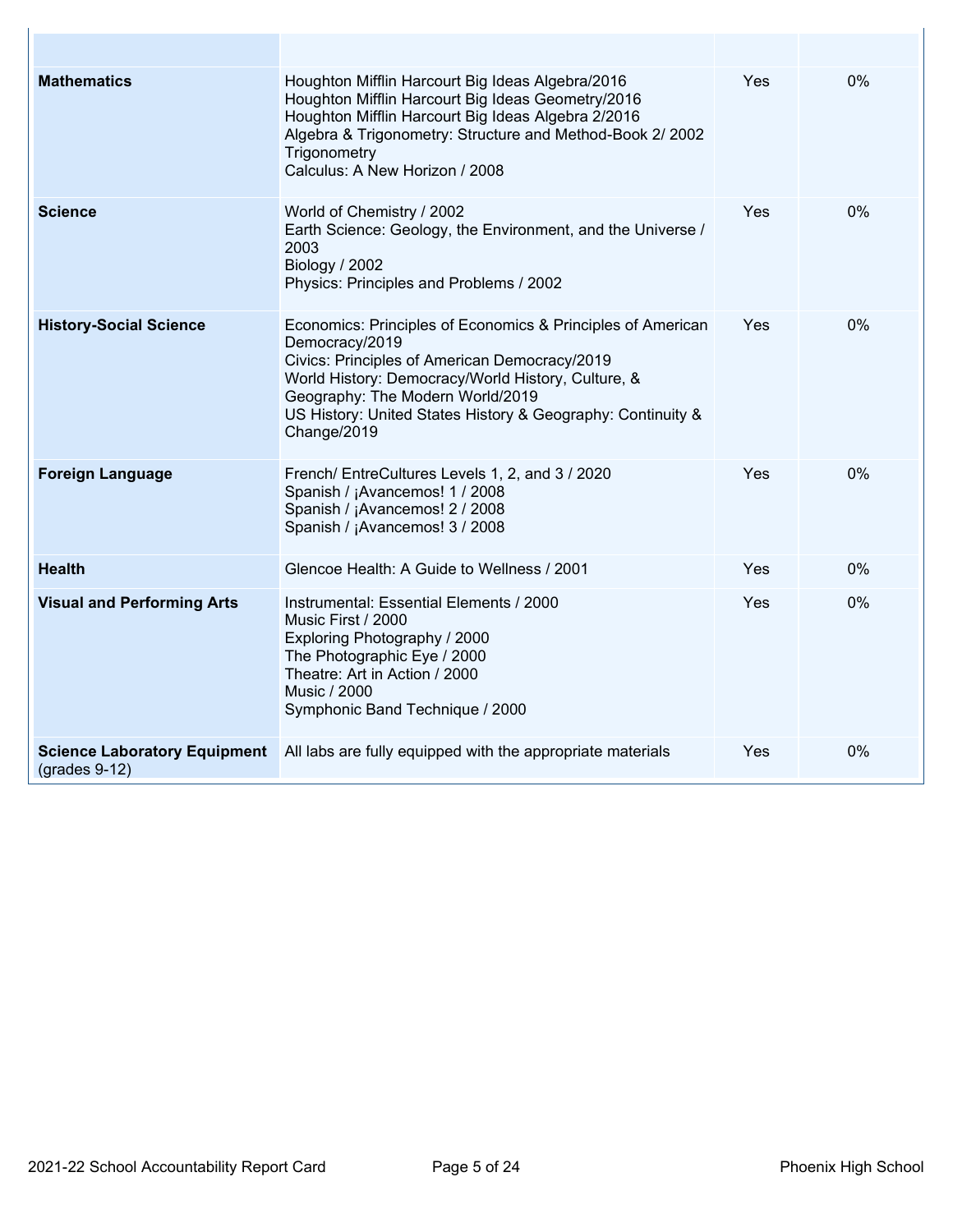## **School Facility Conditions and Planned Improvements**

Both Phoenix High School campuses are in very condition and kept clean. The district inspects all components of the facility yearly.

#### **Year and month of the most recent FIT report December 2021 System Inspected Rate Good Rate Rate Fair Poor Repair Needed and Action Taken or Planned Systems:** Gas Leaks, Mechanical/HVAC, Sewer X **Interior:** Interior Surfaces X Admin: carpet seam behind switchboard Lounge: missing seam board Room 101: ceiling tile,clean cabinet tops Room 102: ripped seams, ceiling tile Room 103: ripped seams Room 104: ripped seams Repairs to be rectified. **Cleanliness:** Overall Cleanliness, Pest/Vermin Infestation X **Electrical** X **Restrooms/Fountains:** Restrooms, Sinks/ Fountains X **Safety:** Fire Safety, Hazardous Materials X Room 107: oil burner in room Repairs to be rectified. **Structural:** Structural Damage, Roofs X **External:** Playground/School Grounds, Windows/ Doors/Gates/Fences X

| <b>Overall Facility Rate</b> |      |      |      |
|------------------------------|------|------|------|
| <b>Exemplary</b>             | Good | Fair | Poor |
|                              |      |      |      |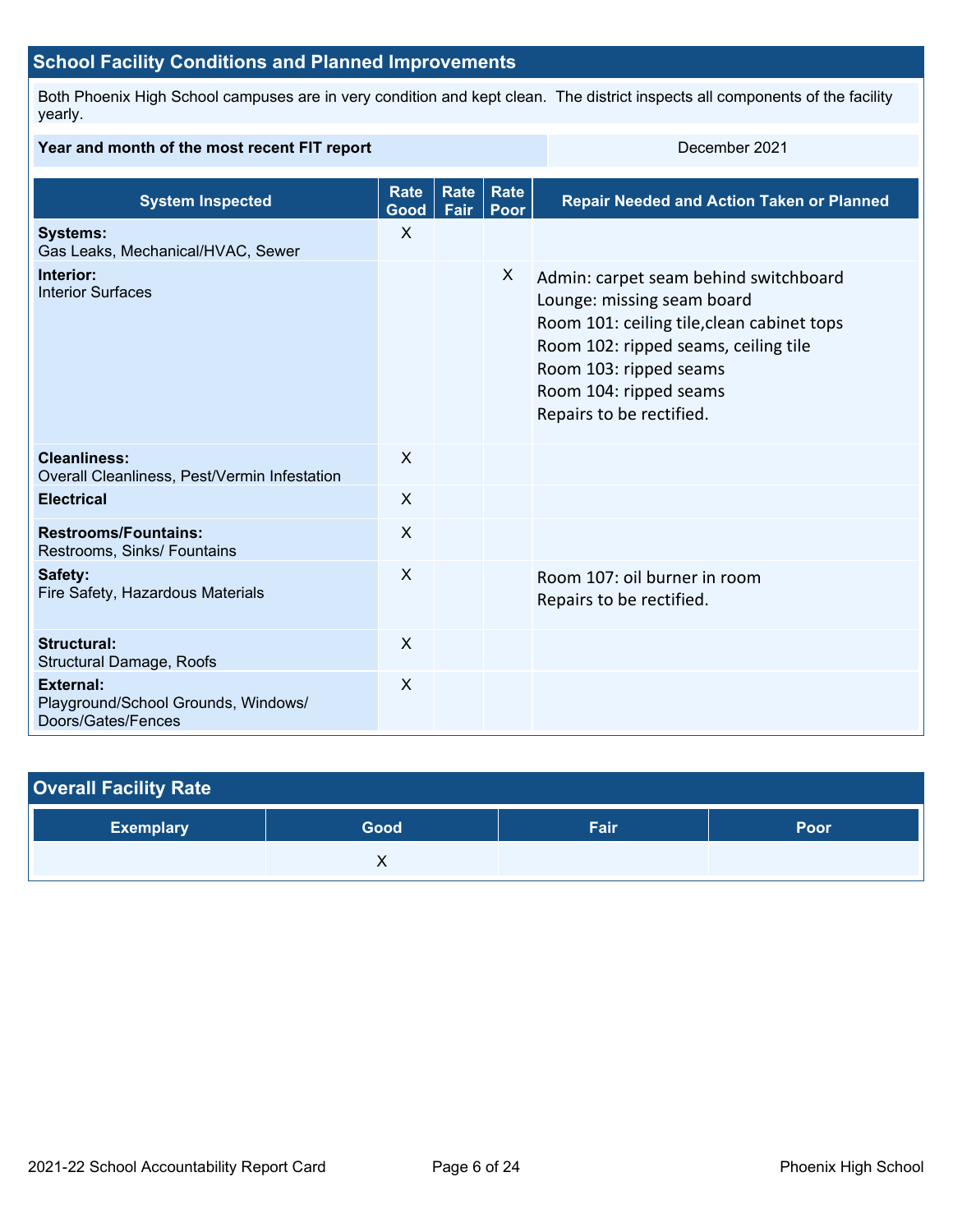## **B. Pupil Outcomes State Priority: Pupil Achievement**

The SARC provides the following information relevant to the State priority: Pupil Achievement (Priority 4):

#### **Statewide Assessments**

(i.e., California Assessment of Student Performance and Progress [CAASPP] System includes the Smarter Balanced Summative Assessments for students in the general education population and the California Alternate Assessments [CAAs] for English language arts/literacy [ELA] and mathematics given in grades three through eight and grade eleven. Only eligible students may participate in the administration of the CAAs. CAAs items are aligned with alternate achievement standards, which are linked with the Common Core State Standards [CCSS] for students with the most significant cognitive disabilities).

The CAASPP System encompasses the following assessments and student participation requirements:

- 1. **Smarter Balanced Summative Assessments and CAAs for ELA** in grades three through eight and grade eleven.
- 2. **Smarter Balanced Summative Assessments and CAAs for mathematics** in grades three through eight and grade eleven.
- 3. **California Science Test (CAST) and CAAs for Science** in grades five, eight, and once in high school (i.e., grade ten, eleven, or twelve).

#### **SARC Reporting in the 2020-2021 School Year Only**

Where the most viable option, LEAs were required to administer the statewide summative assessment in ELA and mathematics. Where a statewide summative assessment was not the most viable option for the LEA (or for one or more gradelevel[s] within the LEA) due to the pandemic, LEAs were allowed to report results from a different assessment that met the criteria established by the State Board of Education (SBE) on March 16, 2021. The assessments were required to be:

- Aligned with CA CCSS for ELA and mathematics;
- Available to students in grades 3 through 8, and grade 11; and
- Uniformly administered across a grade, grade span, school, or district to all eligible students.

#### **Options**

Note that the CAAs could only be administered in-person following health and safety requirements. If it was not viable for the LEA to administer the CAAs in person with health and safety guidelines in place, the LEA was directed to not administer the tests. There were no other assessment options available for the CAAs. Schools administered the Smarter Balanced Summative Assessments for ELA and mathematics, other assessments that meet the SBE criteria, or a combination of both, and they could only choose one of the following:

- Smarter Balanced ELA and mathematics summative assessments;
- Other assessments meeting the SBE criteria; or
- Combination of Smarter Balanced ELA and mathematics summative assessments and other assessments.

The percentage of students who have successfully completed courses that satisfy the requirements for entrance to the University of California and the California State University, or career technical education sequences or programs of study.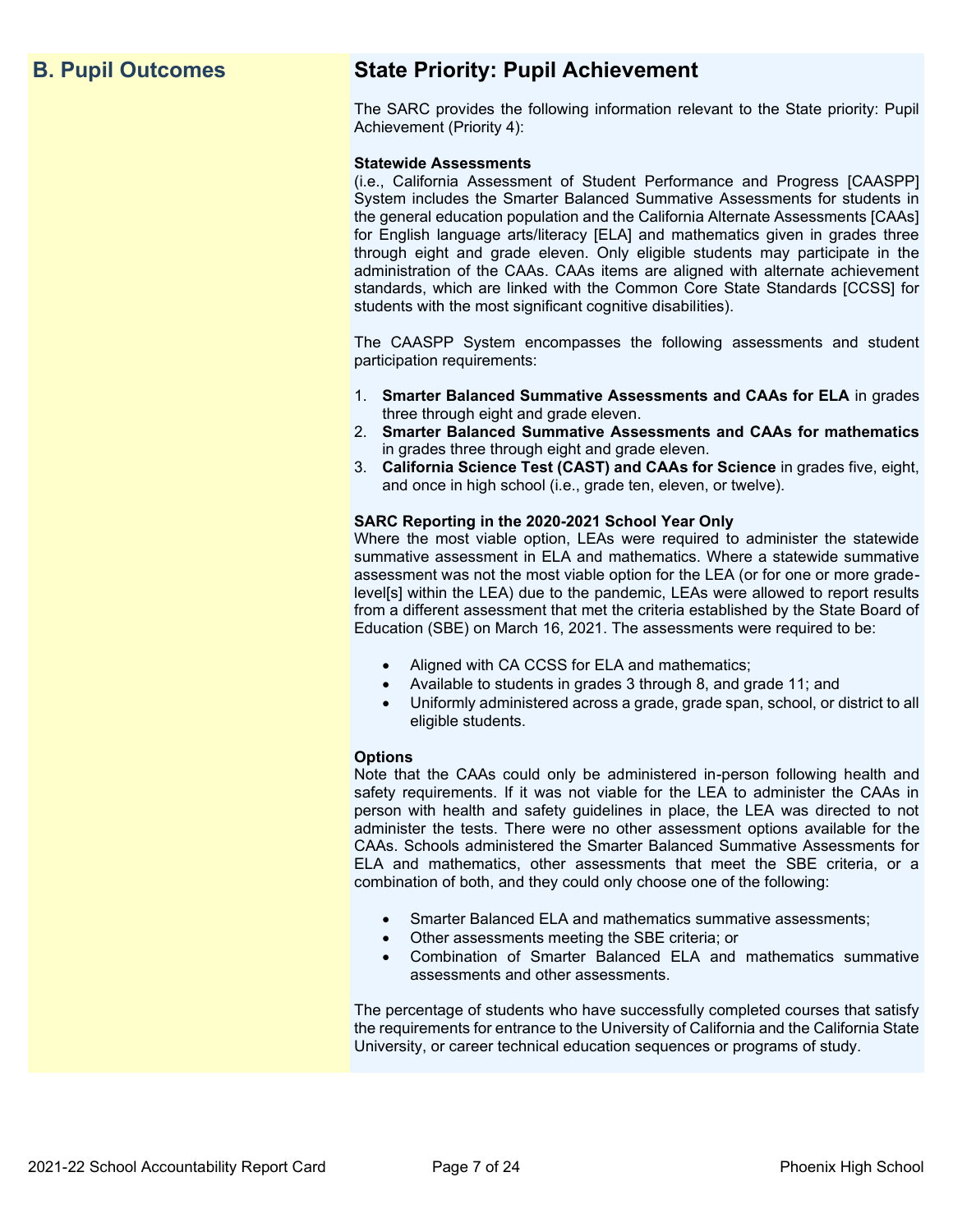### **Percentage of Students Meeting or Exceeding the State Standard on CAASPP**

This table displays CAASPP test results in ELA and mathematics for all students grades three through eight and grade eleven taking and completing a state-administered assessment.

The 2019-2020 data cells with N/A values indicate that the 2019-2020 data are not available due to the COVID-19 pandemic and resulting summative test suspension. The Executive Order N-30-20 was issued which waived the assessment, accountability, and reporting requirements for the 2019-2020 school year.

The 2020-2021 data cells have N/A values because these data are not comparable to other year data due to the COVID-19 pandemic during the 2020-2021 school year. Where the CAASPP assessments in ELA and/or mathematics is not the most viable option, the LEAs were allowed to administer local assessments. Therefore, the 2020-2021 data between school years for the school, district, state are not an accurate comparison. As such, it is inappropriate to compare results of the 2020-2021 school year to other school years.

| Subject                                                              | <b>School</b><br>2019-20 | <b>School</b><br>2020-21 | <b>District</b><br>2019-20 | <b>District</b><br>2020-21 | <b>State</b><br>2019-20 | <b>State</b><br>2020-21 |
|----------------------------------------------------------------------|--------------------------|--------------------------|----------------------------|----------------------------|-------------------------|-------------------------|
| <b>English Language Arts/Literacy</b><br>$\left($ grades 3-8 and 11) | N/A                      | N/A                      | N/A                        | N/A                        | N/A                     | N/A                     |
| <b>Mathematics</b><br>$(grades 3-8 and 11)$                          | N/A                      | N/A                      | N/A                        | N/A                        | N/A                     | N/A                     |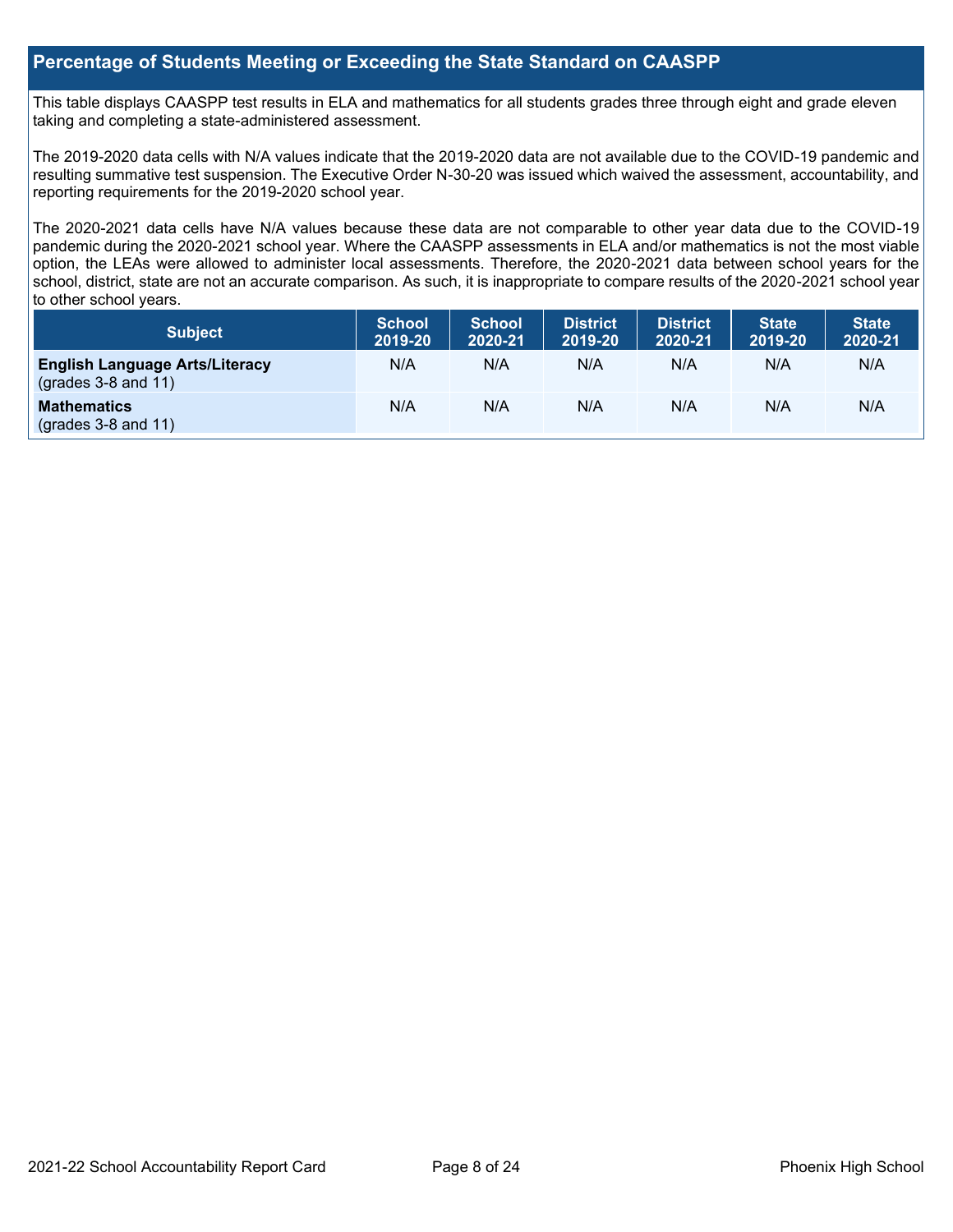## **2020-21 CAASPP Test Results in ELA by Student Group**

This table displays CAASPP test results in ELA by student group for students grades three through eight and grade eleven taking and completing a state-administered assessment. The CDE will populate this table for schools in cases where the school administered the CAASPP assessment. In cases where the school administered a local assessment instead of CAASPP, the CDE will populate this table with "NT" values, meaning this school did not test students using the CAASPP. See the local assessment(s) table for more information.

| <b>CAASPP</b><br><b>Student Groups</b>               | <b>CAASPP</b><br><b>Total</b><br><b>Enrollment</b> | <b>CAASPP</b><br><b>Number</b><br><b>Tested</b> | <b>CAASPP</b><br><b>Percent</b><br><b>Tested</b> | <b>CAASPP</b><br><b>Percent</b><br><b>Not Tested</b> | <b>CAASPP</b><br><b>Percent</b><br><b>Met or</b><br><b>Exceeded</b> |
|------------------------------------------------------|----------------------------------------------------|-------------------------------------------------|--------------------------------------------------|------------------------------------------------------|---------------------------------------------------------------------|
| <b>All Students</b>                                  | 19                                                 | <b>NT</b>                                       | <b>NT</b>                                        | <b>NT</b>                                            | <b>NT</b>                                                           |
| <b>Female</b>                                        | $- -$                                              | <b>NT</b>                                       | <b>NT</b>                                        | <b>NT</b>                                            | <b>NT</b>                                                           |
| <b>Male</b>                                          | 15                                                 | <b>NT</b>                                       | <b>NT</b>                                        | <b>NT</b>                                            | <b>NT</b>                                                           |
| American Indian or Alaska Native                     | $\mathbf 0$                                        | $\pmb{0}$                                       | $\mathbf 0$                                      | $\mathbf 0$                                          | $\mathbf 0$                                                         |
| <b>Asian</b>                                         | $\mathbf{0}$                                       | $\pmb{0}$                                       | $\mathbf{0}$                                     | $\mathbf 0$                                          | 0                                                                   |
| <b>Black or African American</b>                     | $\overline{\phantom{a}}$                           | <b>NT</b>                                       | <b>NT</b>                                        | <b>NT</b>                                            | <b>NT</b>                                                           |
| <b>Filipino</b>                                      | $\Omega$                                           | $\mathbf 0$                                     | $\mathbf{0}$                                     | $\mathbf 0$                                          | 0                                                                   |
| <b>Hispanic or Latino</b>                            | --                                                 | <b>NT</b>                                       | <b>NT</b>                                        | <b>NT</b>                                            | <b>NT</b>                                                           |
| Native Hawaiian or Pacific Islander                  | $\mathbf 0$                                        | $\mathbf 0$                                     | $\mathbf 0$                                      | $\mathbf 0$                                          | 0                                                                   |
| <b>Two or More Races</b>                             | $\overline{\phantom{a}}$                           | <b>NT</b>                                       | <b>NT</b>                                        | <b>NT</b>                                            | <b>NT</b>                                                           |
| <b>White</b>                                         | --                                                 | <b>NT</b>                                       | <b>NT</b>                                        | <b>NT</b>                                            | <b>NT</b>                                                           |
| <b>English Learners</b>                              | --                                                 | <b>NT</b>                                       | <b>NT</b>                                        | <b>NT</b>                                            | <b>NT</b>                                                           |
| <b>Foster Youth</b>                                  | --                                                 | <b>NT</b>                                       | <b>NT</b>                                        | <b>NT</b>                                            | <b>NT</b>                                                           |
| <b>Homeless</b>                                      | $\Omega$                                           | $\boldsymbol{0}$                                | $\mathbf 0$                                      | $\overline{0}$                                       | 0                                                                   |
| <b>Military</b>                                      | $\mathbf 0$                                        | $\pmb{0}$                                       | $\mathbf 0$                                      | $\mathbf 0$                                          | $\mathbf 0$                                                         |
| <b>Socioeconomically Disadvantaged</b>               | 15                                                 | <b>NT</b>                                       | <b>NT</b>                                        | <b>NT</b>                                            | <b>NT</b>                                                           |
| <b>Students Receiving Migrant Education Services</b> | $\mathbf 0$                                        | $\mathbf 0$                                     | $\mathbf 0$                                      | $\overline{0}$                                       | 0                                                                   |
| <b>Students with Disabilities</b>                    | $\overline{a}$                                     | <b>NT</b>                                       | <b>NT</b>                                        | <b>NT</b>                                            | <b>NT</b>                                                           |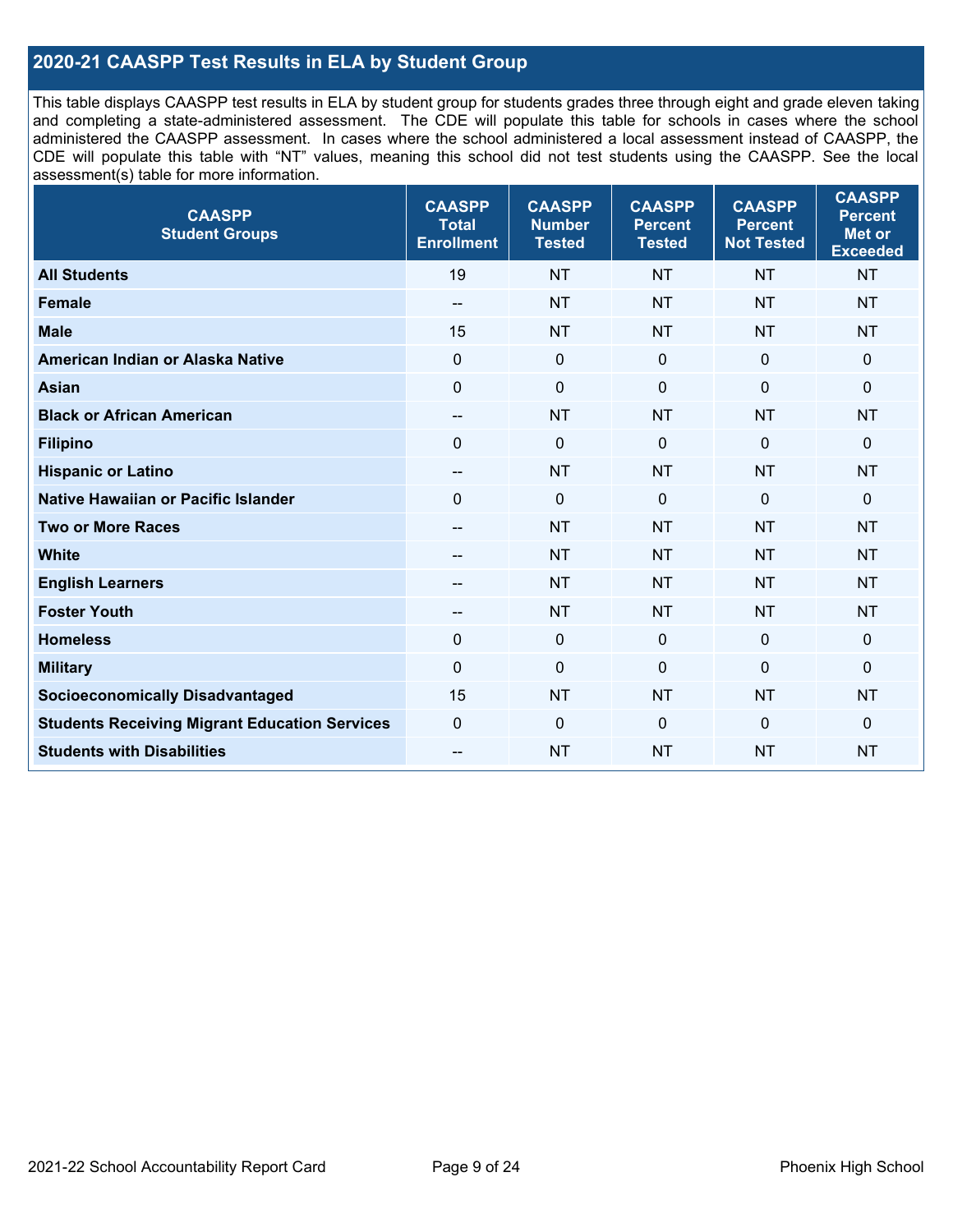## **2020-21 CAASPP Test Results in Math by Student Group**

This table displays CAASPP test results in Math by student group for students grades three through eight and grade eleven taking and completing a state-administered assessment. The CDE will populate this table for schools in cases where the school administered the CAASPP assessment. In cases where the school administered a local assessment instead of CAASPP, the CDE will populate this table with "NT" values, meaning this school did not test students using the CAASPP. See the local assessment(s) table for more information.

| <b>CAASPP</b><br><b>Student Groups</b>               | <b>CAASPP</b><br><b>Total</b><br><b>Enrollment</b> | <b>CAASPP</b><br><b>Number</b><br><b>Tested</b> | <b>CAASPP</b><br><b>Percent</b><br><b>Tested</b> | <b>CAASPP</b><br><b>Percent</b><br><b>Not Tested</b> | <b>CAASPP</b><br><b>Percent</b><br><b>Met or</b><br><b>Exceeded</b> |
|------------------------------------------------------|----------------------------------------------------|-------------------------------------------------|--------------------------------------------------|------------------------------------------------------|---------------------------------------------------------------------|
| <b>All Students</b>                                  | 19                                                 | <b>NT</b>                                       | <b>NT</b>                                        | <b>NT</b>                                            | <b>NT</b>                                                           |
| <b>Female</b>                                        | $- -$                                              | <b>NT</b>                                       | <b>NT</b>                                        | <b>NT</b>                                            | <b>NT</b>                                                           |
| <b>Male</b>                                          | 15                                                 | <b>NT</b>                                       | <b>NT</b>                                        | <b>NT</b>                                            | <b>NT</b>                                                           |
| American Indian or Alaska Native                     | $\mathbf 0$                                        | $\pmb{0}$                                       | $\mathbf 0$                                      | $\mathbf 0$                                          | $\mathbf 0$                                                         |
| <b>Asian</b>                                         | $\mathbf{0}$                                       | $\pmb{0}$                                       | $\mathbf{0}$                                     | $\mathbf 0$                                          | 0                                                                   |
| <b>Black or African American</b>                     | $\overline{\phantom{a}}$                           | <b>NT</b>                                       | <b>NT</b>                                        | <b>NT</b>                                            | <b>NT</b>                                                           |
| <b>Filipino</b>                                      | $\Omega$                                           | $\mathbf 0$                                     | $\mathbf{0}$                                     | $\mathbf 0$                                          | 0                                                                   |
| <b>Hispanic or Latino</b>                            | --                                                 | <b>NT</b>                                       | <b>NT</b>                                        | <b>NT</b>                                            | <b>NT</b>                                                           |
| Native Hawaiian or Pacific Islander                  | $\mathbf 0$                                        | $\mathbf 0$                                     | $\mathbf 0$                                      | $\mathbf 0$                                          | 0                                                                   |
| <b>Two or More Races</b>                             | $\overline{\phantom{a}}$                           | <b>NT</b>                                       | <b>NT</b>                                        | <b>NT</b>                                            | <b>NT</b>                                                           |
| <b>White</b>                                         | --                                                 | <b>NT</b>                                       | <b>NT</b>                                        | <b>NT</b>                                            | <b>NT</b>                                                           |
| <b>English Learners</b>                              | --                                                 | <b>NT</b>                                       | <b>NT</b>                                        | <b>NT</b>                                            | <b>NT</b>                                                           |
| <b>Foster Youth</b>                                  | --                                                 | <b>NT</b>                                       | <b>NT</b>                                        | <b>NT</b>                                            | <b>NT</b>                                                           |
| <b>Homeless</b>                                      | $\Omega$                                           | $\boldsymbol{0}$                                | $\mathbf 0$                                      | $\overline{0}$                                       | 0                                                                   |
| <b>Military</b>                                      | $\mathbf 0$                                        | $\pmb{0}$                                       | $\mathbf 0$                                      | $\mathbf 0$                                          | $\mathbf 0$                                                         |
| <b>Socioeconomically Disadvantaged</b>               | 15                                                 | <b>NT</b>                                       | <b>NT</b>                                        | <b>NT</b>                                            | <b>NT</b>                                                           |
| <b>Students Receiving Migrant Education Services</b> | $\mathbf 0$                                        | $\mathbf 0$                                     | $\mathbf 0$                                      | $\overline{0}$                                       | 0                                                                   |
| <b>Students with Disabilities</b>                    | $\overline{a}$                                     | <b>NT</b>                                       | <b>NT</b>                                        | <b>NT</b>                                            | <b>NT</b>                                                           |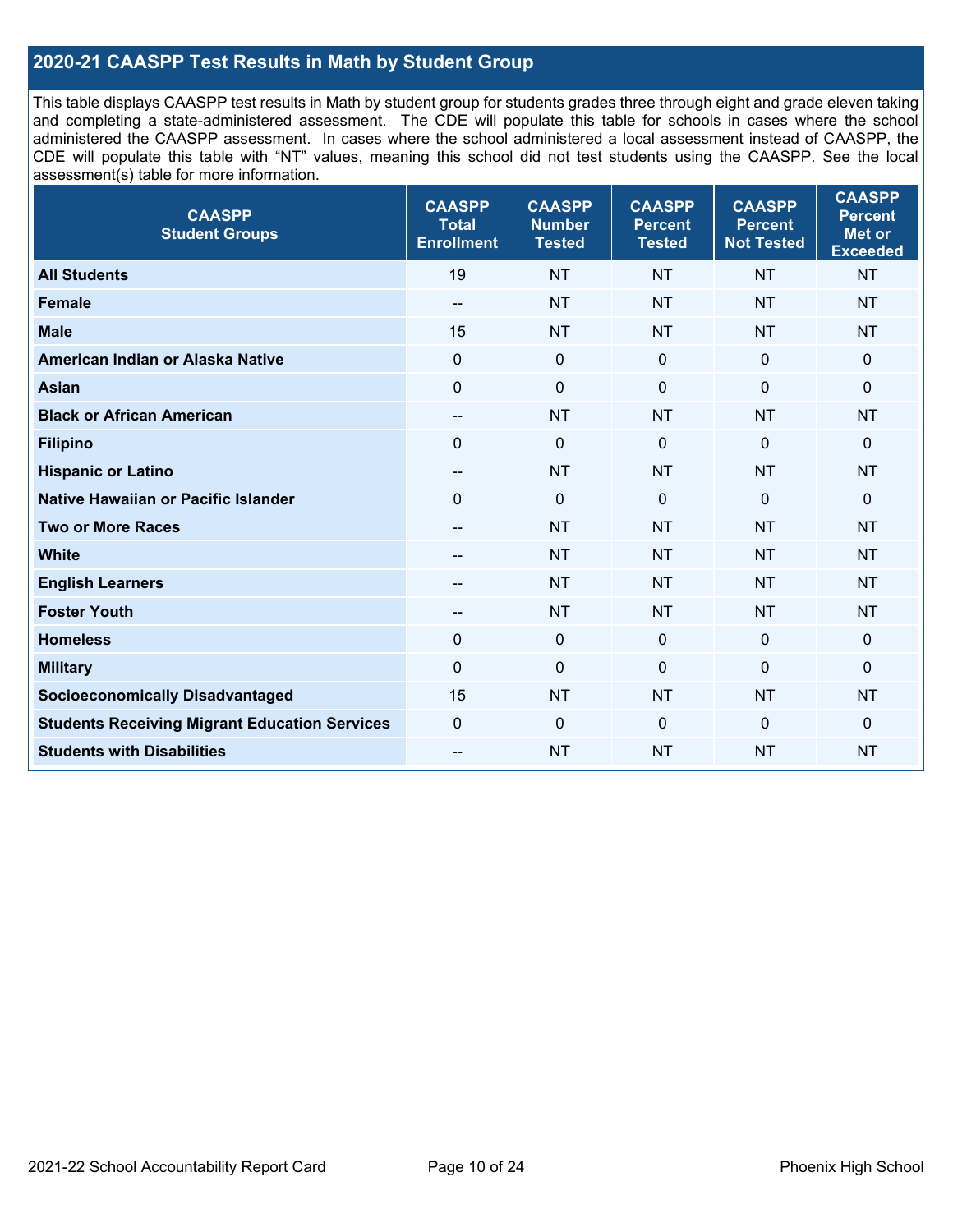## **2020-21 Local Assessment Test Results in ELA by Student Group**

This table displays Local Assessment test results in ELA by student group for students grades three through eight and grade eleven. LEAs/schools will populate this table for schools in cases where the school administered a local assessment. In cases where the school administered the CAASPP assessment, LEAs/schools will populate this table with "N/A" values in all cells, meaning this table is Not Applicable for this school.

| <b>NWEA MAP Math</b><br><b>Student Groups</b>                                                                                   | <b>NWEA MAP</b><br><b>Math</b><br><b>Total</b><br><b>Enrollment</b> | <b>NWEA MAP</b><br><b>Math</b><br><b>Number</b><br><b>Tested</b> | <b>NWEA MAP</b><br><b>Math</b><br><b>Percent</b><br><b>Tested</b> | <b>NWEA MAP</b><br><b>Math</b><br><b>Percent</b><br><b>Not Tested</b> | <b>NWEA MAP</b><br><b>Math</b><br><b>Percent</b><br><b>At or Above</b><br><b>Grade Level</b> |
|---------------------------------------------------------------------------------------------------------------------------------|---------------------------------------------------------------------|------------------------------------------------------------------|-------------------------------------------------------------------|-----------------------------------------------------------------------|----------------------------------------------------------------------------------------------|
| <b>All Students</b>                                                                                                             | 22                                                                  | 5                                                                | 23%                                                               | 77%                                                                   | 0%                                                                                           |
| <b>Female</b>                                                                                                                   | $\overline{4}$                                                      | $\pmb{0}$                                                        | $0\%$                                                             | 100%                                                                  | <b>NA</b>                                                                                    |
| <b>Male</b>                                                                                                                     | 18                                                                  | 5                                                                | 28%                                                               | 72%                                                                   | 0%                                                                                           |
| American Indian or Alaska Native                                                                                                | $\Omega$                                                            | $\pmb{0}$                                                        | <b>NA</b>                                                         | <b>NA</b>                                                             | <b>NA</b>                                                                                    |
| <b>Asian</b>                                                                                                                    | $\Omega$                                                            | $\pmb{0}$                                                        | <b>NA</b>                                                         | <b>NA</b>                                                             | <b>NA</b>                                                                                    |
| <b>Black or African American</b>                                                                                                | 11                                                                  | 1                                                                | 9%                                                                | 91%                                                                   | 0%                                                                                           |
| <b>Filipino</b>                                                                                                                 | $\Omega$                                                            | $\mathbf 0$                                                      | <b>NA</b>                                                         | <b>NA</b>                                                             | <b>NA</b>                                                                                    |
| <b>Hispanic or Latino</b>                                                                                                       | 8                                                                   | $\overline{2}$                                                   | 25%                                                               | 75%                                                                   | 0%                                                                                           |
| <b>Native Hawaiian or Pacific Islander</b>                                                                                      | 0                                                                   | $\pmb{0}$                                                        | <b>NA</b>                                                         | <b>NA</b>                                                             | <b>NA</b>                                                                                    |
| <b>Two or More Races</b>                                                                                                        | $\mathbf 1$                                                         | 1                                                                | 100%                                                              | 0%                                                                    | 0%                                                                                           |
| <b>White</b>                                                                                                                    | $\overline{2}$                                                      | 1                                                                | 50%                                                               | 50%                                                                   | 0%                                                                                           |
| <b>English Learners</b>                                                                                                         | $\overline{2}$                                                      | $\mathbf 0$                                                      | 0%                                                                | 100%                                                                  | <b>NA</b>                                                                                    |
| <b>Foster Youth</b>                                                                                                             | $\mathbf{1}$                                                        | $\mathbf{1}$                                                     | 100%                                                              | 0%                                                                    | $0\%$                                                                                        |
| <b>Homeless</b>                                                                                                                 | $\overline{2}$                                                      | 1                                                                | 50%                                                               | 50%                                                                   | 0%                                                                                           |
| <b>Military</b>                                                                                                                 | $\Omega$                                                            | $\mathbf 0$                                                      | <b>NA</b>                                                         | <b>NA</b>                                                             | <b>NA</b>                                                                                    |
| <b>Socioeconomically Disadvantaged</b>                                                                                          | 16                                                                  | 5                                                                | 31%                                                               | 69%                                                                   | 0%                                                                                           |
| <b>Students Receiving Migrant Education Services</b>                                                                            | $\mathbf{0}$                                                        | 0                                                                | <b>NA</b>                                                         | <b>NA</b>                                                             | <b>NA</b>                                                                                    |
| <b>Students with Disabilities</b><br>*At or above the grade-level standard in the context of the local assessment administered. | 12                                                                  | 5                                                                | 42%                                                               | 58%                                                                   | 0%                                                                                           |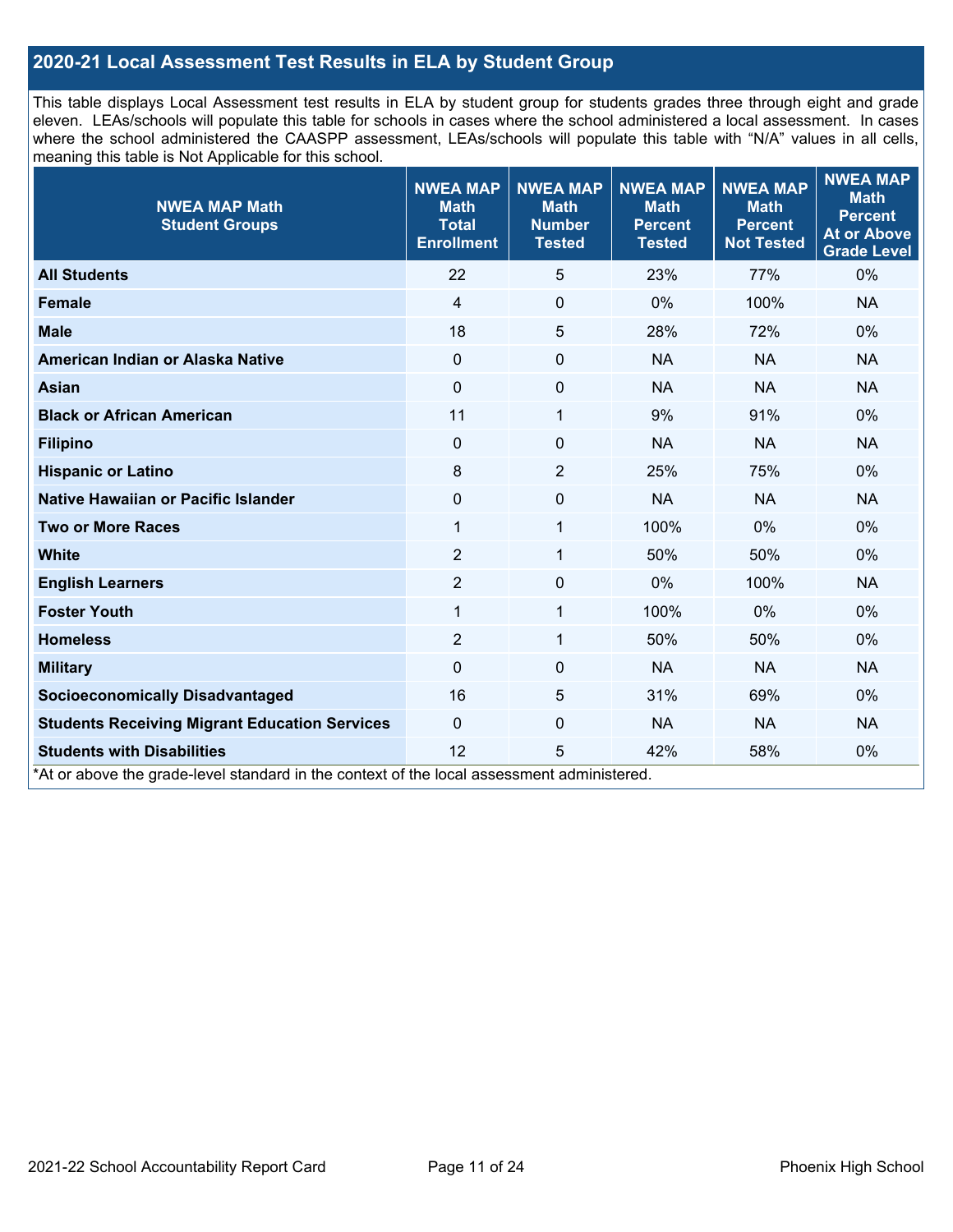## **2020-21 Local Assessment Test Results in Math by Student Group**

This table displays Local Assessment test results in Math by student group for students grades three through eight and grade eleven. LEAs/schools will populate this table for schools in cases where the school administered a local assessment. In cases where the school administered the CAASPP assessment, LEAs/schools will populate this table with "N/A" values in all cells, meaning this table is Not Applicable for this school.

| <b>NWEA MAP Math</b><br><b>Student Groups</b>                                                                                   | <b>NWEA MAP</b><br><b>Math</b><br><b>Total</b><br><b>Enrollment</b> | <b>NWEA MAP</b><br><b>Math</b><br><b>Number</b><br><b>Tested</b> | <b>NWEA MAP</b><br><b>Math</b><br><b>Percent</b><br><b>Tested</b> | <b>NWEA MAP</b><br><b>Math</b><br><b>Percent</b><br><b>Not Tested</b> | <b>NWEA MAP</b><br><b>Math</b><br><b>Percent</b><br><b>At or Above</b><br><b>Grade Level</b> |
|---------------------------------------------------------------------------------------------------------------------------------|---------------------------------------------------------------------|------------------------------------------------------------------|-------------------------------------------------------------------|-----------------------------------------------------------------------|----------------------------------------------------------------------------------------------|
| <b>All Students</b>                                                                                                             | 22                                                                  | 3                                                                | 14%                                                               | 86%                                                                   | 0%                                                                                           |
| <b>Female</b>                                                                                                                   | 4                                                                   | $\mathbf 0$                                                      | $0\%$                                                             | 100%                                                                  | <b>NA</b>                                                                                    |
| <b>Male</b>                                                                                                                     | 18                                                                  | 3                                                                | 17%                                                               | 83%                                                                   | 0%                                                                                           |
| American Indian or Alaska Native                                                                                                | $\Omega$                                                            | 0                                                                | <b>NA</b>                                                         | <b>NA</b>                                                             | <b>NA</b>                                                                                    |
| <b>Asian</b>                                                                                                                    | $\mathbf{0}$                                                        | $\mathbf 0$                                                      | <b>NA</b>                                                         | <b>NA</b>                                                             | <b>NA</b>                                                                                    |
| <b>Black or African American</b>                                                                                                | 11                                                                  | $\pmb{0}$                                                        | $0\%$                                                             | 100%                                                                  | <b>NA</b>                                                                                    |
| <b>Filipino</b>                                                                                                                 | $\mathbf 0$                                                         | 0                                                                | <b>NA</b>                                                         | <b>NA</b>                                                             | <b>NA</b>                                                                                    |
| <b>Hispanic or Latino</b>                                                                                                       | 8                                                                   | 2                                                                | 25%                                                               | 75%                                                                   | 0%                                                                                           |
| Native Hawaiian or Pacific Islander                                                                                             | $\Omega$                                                            | 0                                                                | <b>NA</b>                                                         | <b>NA</b>                                                             | <b>NA</b>                                                                                    |
| <b>Two or More Races</b>                                                                                                        | 1                                                                   | 0                                                                | 0%                                                                | 100%                                                                  | <b>NA</b>                                                                                    |
| <b>White</b>                                                                                                                    | $\overline{2}$                                                      | 1                                                                | 50%                                                               | 50%                                                                   | 0%                                                                                           |
| <b>English Learners</b>                                                                                                         | $\overline{2}$                                                      | $\mathbf 0$                                                      | 0%                                                                | 100%                                                                  | <b>NA</b>                                                                                    |
| <b>Foster Youth</b>                                                                                                             | 1                                                                   | $\pmb{0}$                                                        | 0%                                                                | 100%                                                                  | <b>NA</b>                                                                                    |
| <b>Homeless</b>                                                                                                                 | $\overline{2}$                                                      | 1                                                                | 50%                                                               | 50%                                                                   | 0%                                                                                           |
| <b>Military</b>                                                                                                                 | $\Omega$                                                            | 0                                                                | <b>NA</b>                                                         | <b>NA</b>                                                             | <b>NA</b>                                                                                    |
| <b>Socioeconomically Disadvantaged</b>                                                                                          | 16                                                                  | 3                                                                | 19%                                                               | 81%                                                                   | $0\%$                                                                                        |
| <b>Students Receiving Migrant Education Services</b>                                                                            | 0                                                                   | $\boldsymbol{0}$                                                 | <b>NA</b>                                                         | <b>NA</b>                                                             | <b>NA</b>                                                                                    |
| <b>Students with Disabilities</b><br>*At or above the grade-level standard in the context of the local assessment administered. | 12                                                                  | 3                                                                | 25%                                                               | 75%                                                                   | 0%                                                                                           |

## **CAASPP Test Results in Science for All Students**

This table displays the percentage of all students grades five, eight, and High School meeting or exceeding the State Standard.

The 2019-2020 data cells with N/A values indicate that the 2019-2020 data are not available due to the COVID-19 pandemic and resulting summative testing suspension. The Executive Order N-30-20 was issued which waived the assessment, accountability, and reporting requirements for the 2019-2020 school year.

For any 2020-2021 data cells with N/T values indicate that this school did not test students using the CAASPP Science.

| <b>Subject</b>                                  | <b>School</b> | <b>School</b> | <b>District</b> | District | <b>State</b> | <b>State</b> |
|-------------------------------------------------|---------------|---------------|-----------------|----------|--------------|--------------|
|                                                 | 2019-20       | 2020-21       | 2019-20         | 2020-21  | 2019-20      | 2020-21      |
| <b>Science</b><br>(grades 5, 8 and high school) | N/A           | ΝT            | N/A             | ΝT       | N/A          | 28.72        |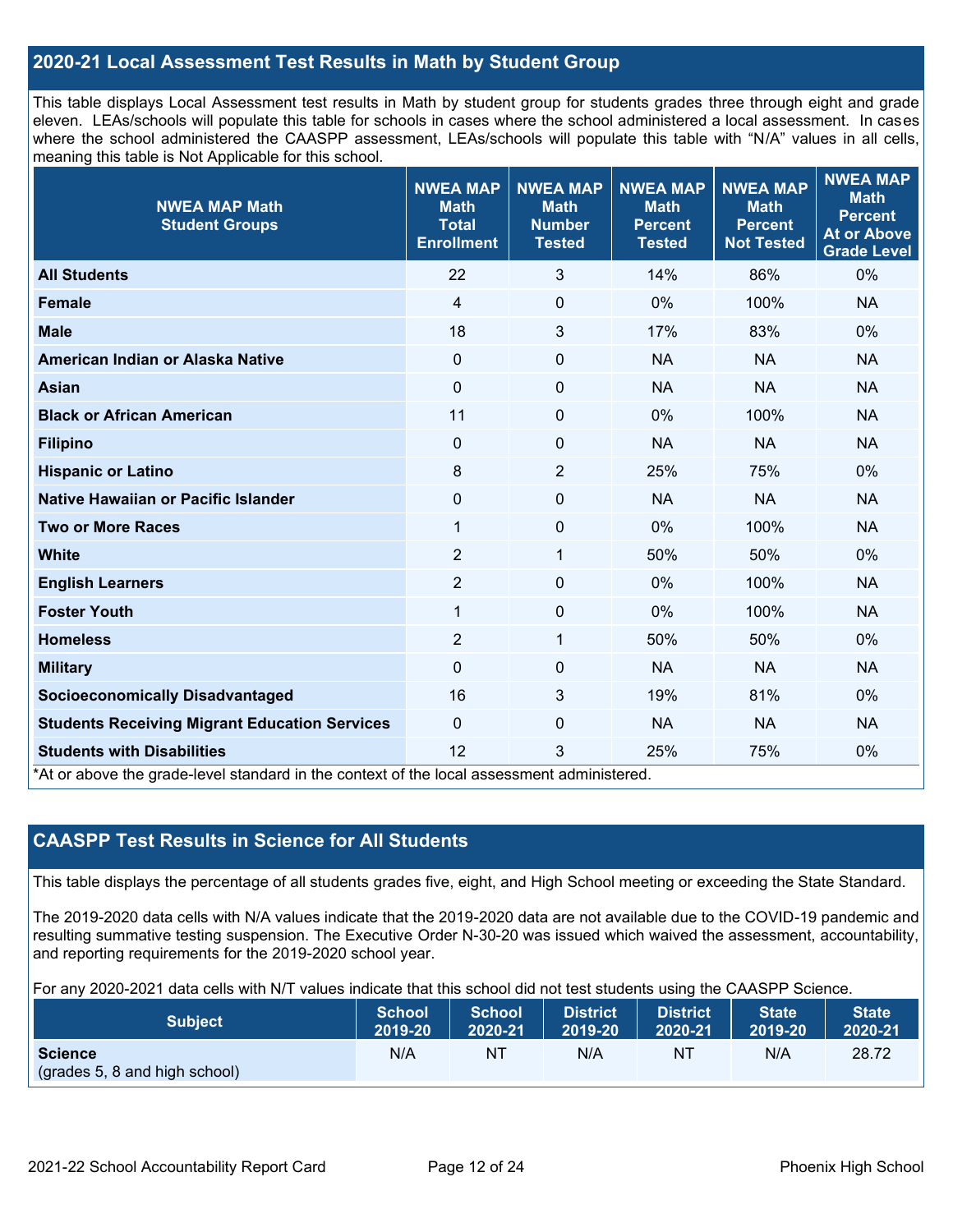## **2020-21 CAASPP Test Results in Science by Student Group**

This table displays CAASPP test results in Science by student group for students grades five, eight, and High School. For any data cells with N/T values indicate that this school did not test students using the CAASPP Science.

| <b>Student Group</b>                                 | <b>Total</b><br><b>Enrollment</b> | <b>Number</b><br><b>Tested</b> | <b>Percent</b><br><b>Tested</b> | <b>Percent</b><br><b>Not Tested</b> | <b>Percent</b><br>Met or<br><b>Exceeded</b> |
|------------------------------------------------------|-----------------------------------|--------------------------------|---------------------------------|-------------------------------------|---------------------------------------------|
| <b>All Students</b>                                  | --                                | <b>NT</b>                      | <b>NT</b>                       | <b>NT</b>                           | <b>NT</b>                                   |
| <b>Female</b>                                        | $\Omega$                          | $\mathbf 0$                    | $\mathbf 0$                     |                                     |                                             |
| <b>Male</b>                                          | $-$                               | <b>NT</b>                      | <b>NT</b>                       |                                     |                                             |
| American Indian or Alaska Native                     | $\Omega$                          | $\mathbf 0$                    | $\mathbf 0$                     | $\mathbf{0}$                        | 0                                           |
| <b>Asian</b>                                         | $\mathbf 0$                       | $\mathbf 0$                    | $\mathbf 0$                     | $\mathbf 0$                         | 0                                           |
| <b>Black or African American</b>                     | $\qquad \qquad -$                 | <b>NT</b>                      | <b>NT</b>                       | <b>NT</b>                           | <b>NT</b>                                   |
| <b>Filipino</b>                                      | $\Omega$                          | $\mathbf 0$                    | $\mathbf 0$                     | $\Omega$                            | 0                                           |
| <b>Hispanic or Latino</b>                            | $\qquad \qquad -$                 | <b>NT</b>                      | <b>NT</b>                       | <b>NT</b>                           | <b>NT</b>                                   |
| Native Hawaiian or Pacific Islander                  | $\Omega$                          | $\mathbf 0$                    | $\mathbf 0$                     | $\mathbf 0$                         | 0                                           |
| <b>Two or More Races</b>                             | $\Omega$                          | $\mathbf 0$                    | $\Omega$                        | $\Omega$                            | 0                                           |
| <b>White</b>                                         | $\Omega$                          | $\mathbf 0$                    | $\Omega$                        | $\Omega$                            | 0                                           |
| <b>English Learners</b>                              | $- -$                             | <b>NT</b>                      | <b>NT</b>                       | <b>NT</b>                           | <b>NT</b>                                   |
| <b>Foster Youth</b>                                  | $\mathbf 0$                       | $\pmb{0}$                      | $\mathbf 0$                     | $\mathbf 0$                         | 0                                           |
| <b>Homeless</b>                                      | $\mathbf 0$                       | $\mathbf 0$                    | $\mathbf 0$                     | $\mathbf 0$                         | 0                                           |
| <b>Military</b>                                      | 0                                 | $\mathbf 0$                    | 0                               | 0                                   | 0                                           |
| <b>Socioeconomically Disadvantaged</b>               | $\qquad \qquad -$                 | <b>NT</b>                      | <b>NT</b>                       | <b>NT</b>                           | <b>NT</b>                                   |
| <b>Students Receiving Migrant Education Services</b> | $\mathbf 0$                       | $\mathbf 0$                    | $\mathbf 0$                     | $\overline{0}$                      | 0                                           |
| <b>Students with Disabilities</b>                    | --                                | <b>NT</b>                      | <b>NT</b>                       | <b>NT</b>                           | <b>NT</b>                                   |

## **2020-21 Career Technical Education Programs**

Career information is available from the counselor. Career exploration is delivered in the Health curriculum. There are no CTE programs at Phoenix.

| 2020-21 Career Technical Education (CTE) Participation                                                                            |                                  |  |  |  |  |
|-----------------------------------------------------------------------------------------------------------------------------------|----------------------------------|--|--|--|--|
| <b>Measure</b>                                                                                                                    | <b>CTE Program Participation</b> |  |  |  |  |
| Number of Pupils Participating in CTE                                                                                             |                                  |  |  |  |  |
| Percent of Pupils that Complete a CTE Program and Earn a High School Diploma                                                      |                                  |  |  |  |  |
| Percent of CTE Courses that are Sequenced or Articulated Between the School and<br><b>Institutions of Postsecondary Education</b> |                                  |  |  |  |  |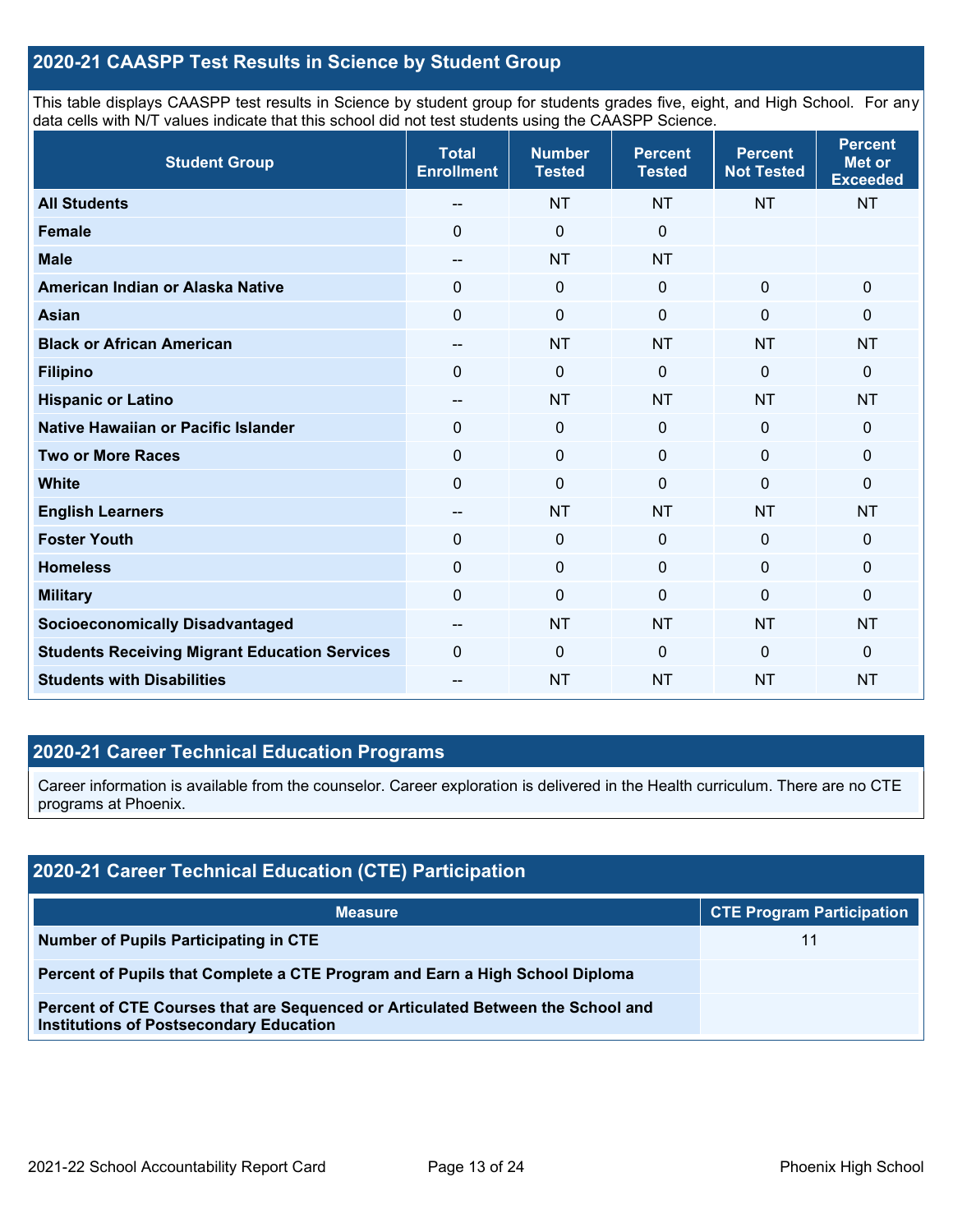#### **Course Enrollment/Completion**

This table displays the course enrollment/completion of University of California (UC) and/or California State University (CSU) admission requirements.

| <b>UC/CSU Course Measure</b>                                                | <b>Percent</b> |
|-----------------------------------------------------------------------------|----------------|
| 2020-2021 Pupils Enrolled in Courses Required for UC/CSU Admission          | 71 11          |
| 2019-2020 Graduates Who Completed All Courses Required for UC/CSU Admission |                |

## **B. Pupil Outcomes State Priority: Other Pupil Outcomes**

The SARC provides the following information relevant to the State priority: Other Pupil Outcomes (Priority 8): Pupil outcomes in the subject area of physical education.

## **2020-21 California Physical Fitness Test Results**

Due to the COVID-19 crisis, the Physical Fitness Test was suspended during the 2020-2021 school year and therefore no data are reported and each cell in this table is populated with "N/A."

| <b>Grade Level</b> |     | Four of Six Fitness Standards   Five of Six Fitness Standards | Percentage of Students Meeting   Percentage of Students Meeting   Percentage of Students Meeting<br><b>Six of Six Fitness Standards</b> |
|--------------------|-----|---------------------------------------------------------------|-----------------------------------------------------------------------------------------------------------------------------------------|
| Grade 5            | N/A | N/A                                                           | N/A                                                                                                                                     |
| Grade 7            | N/A | N/A                                                           | N/A                                                                                                                                     |
| Grade 9            | N/A | N/A                                                           | N/A                                                                                                                                     |

## **C. Engagement State Priority: Parental Involvement**

The SARC provides the following information relevant to the State priority: Parental Involvement (Priority 3): Efforts the school district makes to seek parent input in making decisions regarding the school district and at each school site.

## **2021-22 Opportunities for Parental Involvement**

Volunteer Packet can be obtained at the school, and returned to the District Office. When approved, parents may contact the school and speak to the principal about volunteering. Parents are also invited to serve on Phoenix Site Council.

## **C. Engagement State Priority: Pupil Engagement**

The SARC provides the following information relevant to the State priority: Pupil Engagement (Priority 5):

- High school dropout rates;
- High school graduation rates; and
- Chronic Absenteeism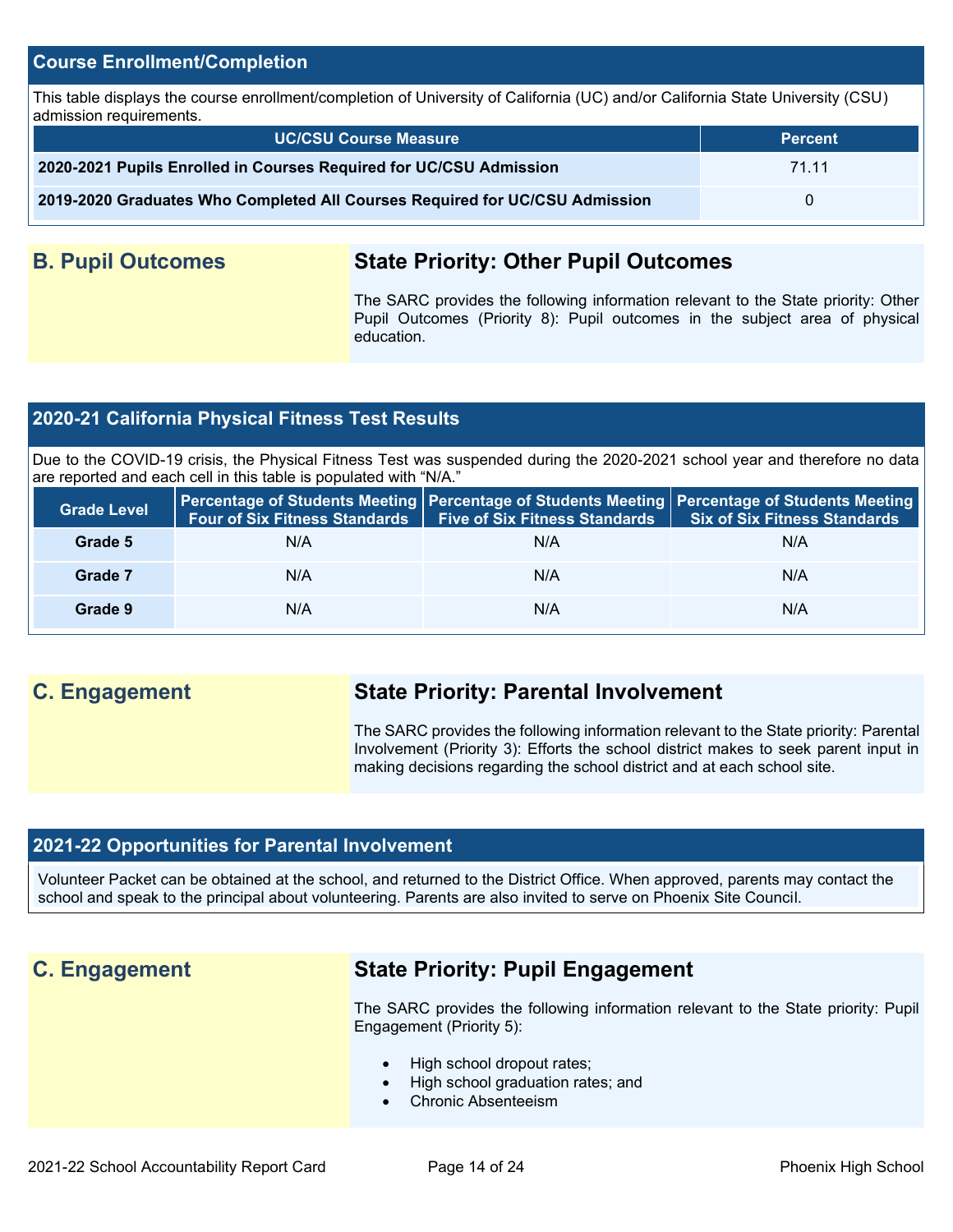## **Dropout Rate and Graduation Rate (Four-Year Cohort Rate)**

| <b>Indicator</b>       | <b>School</b><br>2018-19 | <b>School</b><br>2019-20 | School<br>2020-21 | District   District | 2018-19 2019-20 | <b>District</b><br>2020-21 | <b>State</b><br>2018-19 | <b>State</b><br>2019-20 | <b>State</b><br>2020-21 |
|------------------------|--------------------------|--------------------------|-------------------|---------------------|-----------------|----------------------------|-------------------------|-------------------------|-------------------------|
| <b>Dropout Rate</b>    | 43.8                     | $\overline{\phantom{a}}$ | 35.7              | $11.0^{\circ}$      | 9.7             | 18.3                       | 9.0                     | 8.9                     | 9.4                     |
| <b>Graduation Rate</b> | 50.0                     | $\sim$                   | 35.7              | 78.9                | 76.4            | 71.9                       | 84.5                    | 84.2                    | 83.6                    |

## **2020-21 Graduation Rate by Student Group (Four-Year Cohort Rate)**

This table displays the 2020-21 graduation rate by student group. For information on the Four-Year Adjusted Cohort Graduation Rate (ACGR), visit the CDE Adjusted Cohort Graduation Rate web page at [www.cde.ca.gov/ds/ad/acgrinfo.asp.](http://www.cde.ca.gov/ds/ad/acgrinfo.asp)

| <b>Student Group</b>                                 | <b>Number of</b><br><b>Students in Cohort</b> | <b>Number of</b><br><b>Cohort Graduates</b> | <b>Cohort</b><br><b>Graduation Rate</b> |
|------------------------------------------------------|-----------------------------------------------|---------------------------------------------|-----------------------------------------|
| <b>All Students</b>                                  | 14                                            | $5\phantom{.0}$                             | 35.7                                    |
| <b>Female</b>                                        | --                                            | $\hspace{0.05cm}$                           | --                                      |
| <b>Male</b>                                          | 11                                            | 4                                           | 36.4                                    |
| American Indian or Alaska Native                     | 0                                             | $\mathbf 0$                                 | 0.00                                    |
| <b>Asian</b>                                         | 0                                             | $\mathbf 0$                                 | 0.00                                    |
| <b>Black or African American</b>                     | $\qquad \qquad -$                             | $\overline{\phantom{a}}$                    | $-$                                     |
| <b>Filipino</b>                                      | $\mathbf{0}$                                  | $\mathbf 0$                                 | 0.00                                    |
| <b>Hispanic or Latino</b>                            | $\qquad \qquad -$                             | $\overline{\phantom{a}}$                    | --                                      |
| Native Hawaiian or Pacific Islander                  | 0                                             | $\mathbf 0$                                 | 0.00                                    |
| <b>Two or More Races</b>                             | --                                            | $\overline{\phantom{a}}$                    | --                                      |
| <b>White</b>                                         | 0                                             | $\mathbf 0$                                 | 0.00                                    |
| <b>English Learners</b>                              | --                                            | --                                          | --                                      |
| <b>Foster Youth</b>                                  | --                                            | --                                          | --                                      |
| <b>Homeless</b>                                      | 0.0                                           | 0.0                                         | 0.0                                     |
| <b>Socioeconomically Disadvantaged</b>               | 14                                            | $\overline{5}$                              | 35.7                                    |
| <b>Students Receiving Migrant Education Services</b> | 0.0                                           | 0.0                                         | 0.0                                     |
| <b>Students with Disabilities</b>                    | --                                            | $- -$                                       | --                                      |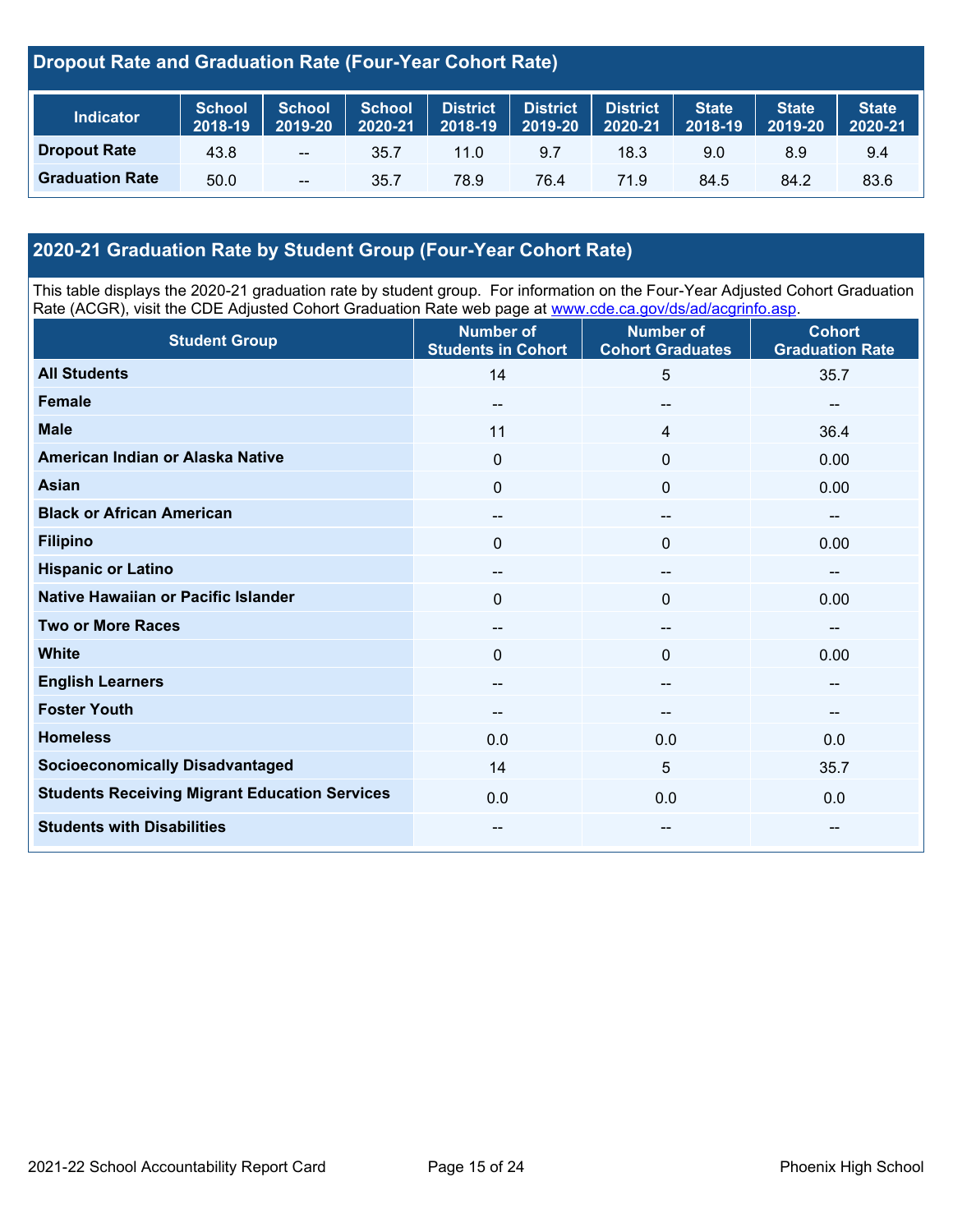## **2020-21 Chronic Absenteeism by Student Group**

| <b>Student Group</b>                                 | <b>Cumulative</b><br><b>Enrollment</b> | <b>Chronic</b><br><b>Absenteeism</b><br><b>Eligible Enrollment</b> | <b>Chronic</b><br><b>Absenteeism</b><br><b>Count</b> | <b>Chronic</b><br><b>Absenteeism</b><br><b>Rate</b> |
|------------------------------------------------------|----------------------------------------|--------------------------------------------------------------------|------------------------------------------------------|-----------------------------------------------------|
| <b>All Students</b>                                  | 50                                     | 48                                                                 | 44                                                   | 91.7                                                |
| <b>Female</b>                                        | 12                                     | 12                                                                 | 10                                                   | 83.3                                                |
| <b>Male</b>                                          | 38                                     | 36                                                                 | 34                                                   | 94.4                                                |
| American Indian or Alaska Native                     | 0                                      | $\Omega$                                                           | $\mathbf{0}$                                         | 0.0                                                 |
| Asian                                                | $\Omega$                               | $\Omega$                                                           | $\mathbf{0}$                                         | 0.0                                                 |
| <b>Black or African American</b>                     | 27                                     | 25                                                                 | 24                                                   | 96.0                                                |
| <b>Filipino</b>                                      | $\Omega$                               | $\mathbf 0$                                                        | $\mathbf{0}$                                         | 0.0                                                 |
| <b>Hispanic or Latino</b>                            | 18                                     | 18                                                                 | 15                                                   | 83.3                                                |
| Native Hawaiian or Pacific Islander                  | $\Omega$                               | $\mathbf{0}$                                                       | $\mathbf 0$                                          | 0.0                                                 |
| <b>Two or More Races</b>                             | 3                                      | 3                                                                  | 3                                                    | 100.0                                               |
| <b>White</b>                                         | $\overline{2}$                         | $\overline{2}$                                                     | 2                                                    | 100.0                                               |
| <b>English Learners</b>                              | 4                                      | $\overline{4}$                                                     | $\mathbf{3}$                                         | 75.0                                                |
| <b>Foster Youth</b>                                  | 5                                      | 5                                                                  | 5                                                    | 100.0                                               |
| <b>Homeless</b>                                      | 0                                      | $\mathbf 0$                                                        | $\Omega$                                             | 0.0                                                 |
| <b>Socioeconomically Disadvantaged</b>               | 40                                     | 38                                                                 | 36                                                   | 94.7                                                |
| <b>Students Receiving Migrant Education Services</b> | $\Omega$                               | $\Omega$                                                           | $\Omega$                                             | 0.0                                                 |
| <b>Students with Disabilities</b>                    | 23                                     | 23                                                                 | 22                                                   | 95.7                                                |

## **C. Engagement State Priority: School Climate**

The SARC provides the following information relevant to the State priority: School Climate (Priority 6):

- Pupil suspension rates;
- Pupil expulsion rates; and
- Other local measures on the sense of safety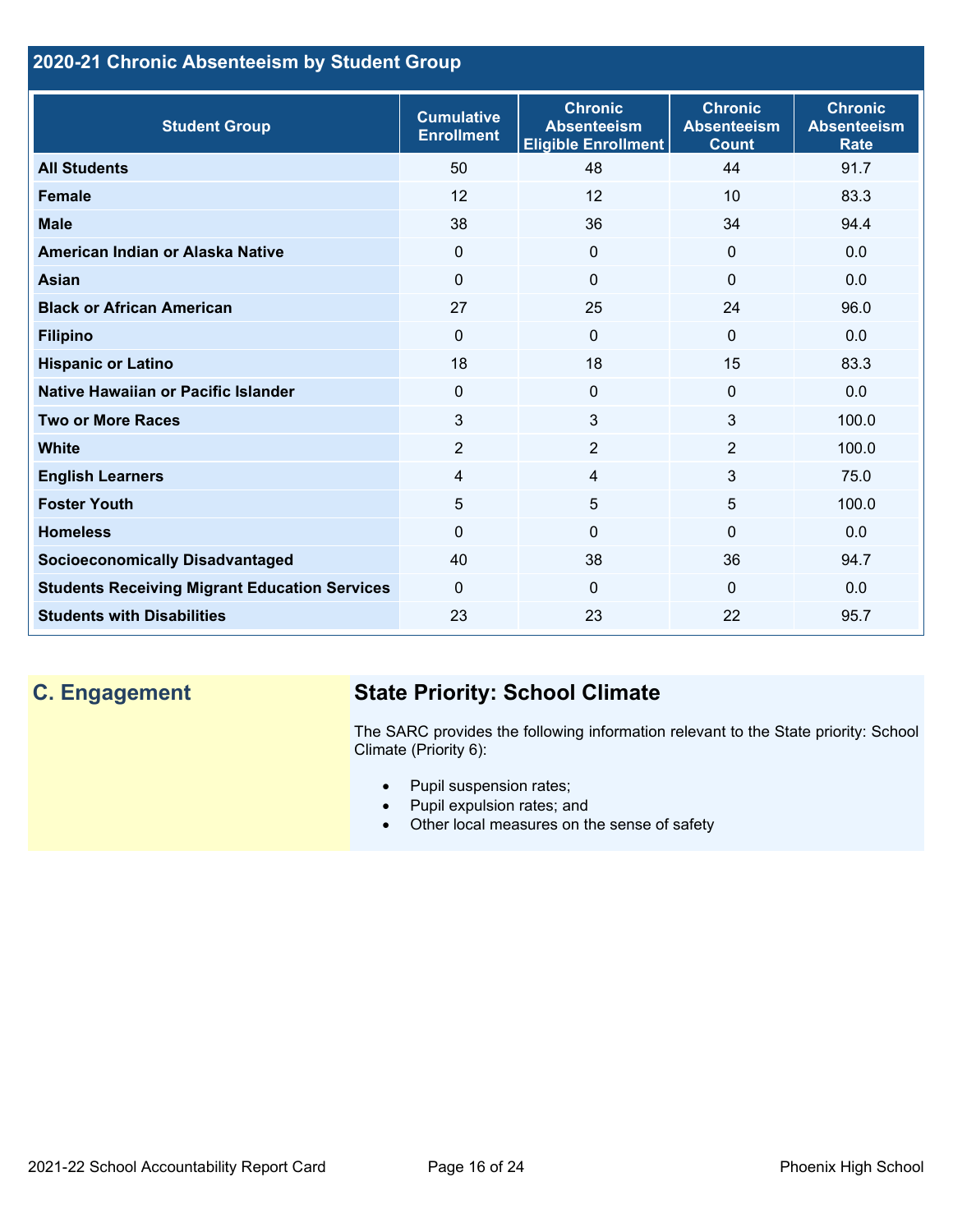### **Suspensions and Expulsions**

This table displays suspensions and expulsions data collected between July through June, each full school year respectively. Data collected during the 2020-21 school year may not be comparable to earlier years of this collection due to differences in learning mode instruction in response to the COVID-19 pandemic.

| <b>Subject</b>     | <b>School</b><br>2018-19 | <b>School</b><br>2020-21 | <b>District</b><br>2018-19 | <b>District</b><br>2020-21 | <b>State</b><br>2018-19 | <b>State</b><br>2020-21 |
|--------------------|--------------------------|--------------------------|----------------------------|----------------------------|-------------------------|-------------------------|
| <b>Suspensions</b> | 60.34                    | 0.00                     | 7.95                       | 0.07                       | 3.47                    | 0.20                    |
| <b>Expulsions</b>  | 0.00                     | 0.00                     | 0.24                       | 0.00                       | 0.08                    | 0.00                    |

This table displays suspensions and expulsions data collected between July through February, partial school year due to the COVID-19 pandemic. The 2019-2020 suspensions and expulsions rate data are not comparable to other year data because the 2019-2020 school year is a partial school year due to the COVID-19 crisis. As such, it would be inappropriate to make any comparisons in rates of suspensions and expulsions in the 2019-2020 school year compared to other school years.

| <b>Subject</b>     | <b>School</b><br>2019-20 | <b>District</b><br>2019-20 | <b>State</b><br>2019-20 |
|--------------------|--------------------------|----------------------------|-------------------------|
| <b>Suspensions</b> | 43.00                    | 5.43                       | 2.45                    |
| <b>Expulsions</b>  | 0.00                     | 0.12                       | 0.05                    |

## **2020-21 Suspensions and Expulsions by Student Group**

| <b>Student Group</b>                                 | <b>Suspensions Rate</b> | <b>Expulsions Rate</b> |
|------------------------------------------------------|-------------------------|------------------------|
| <b>All Students</b>                                  | 0.00                    | 0.00                   |
| Female                                               | 0.00                    | 0.00                   |
| <b>Male</b>                                          | 0.00                    | 0.00                   |
| American Indian or Alaska Native                     | 0.00                    | 0.00                   |
| Asian                                                | 0.00                    | 0.00                   |
| <b>Black or African American</b>                     | 0.00                    | 0.00                   |
| <b>Filipino</b>                                      | 0.00                    | 0.00                   |
| <b>Hispanic or Latino</b>                            | 0.00                    | 0.00                   |
| Native Hawaiian or Pacific Islander                  | 0.00                    | 0.00                   |
| <b>Two or More Races</b>                             | 0.00                    | 0.00                   |
| <b>White</b>                                         | 0.00                    | 0.00                   |
| <b>English Learners</b>                              | 0.00                    | 0.00                   |
| <b>Foster Youth</b>                                  | 0.00                    | 0.00                   |
| <b>Homeless</b>                                      | 0.00                    | 0.00                   |
| <b>Socioeconomically Disadvantaged</b>               |                         |                        |
| <b>Students Receiving Migrant Education Services</b> | 0.00                    | 0.00                   |
| <b>Students with Disabilities</b>                    |                         |                        |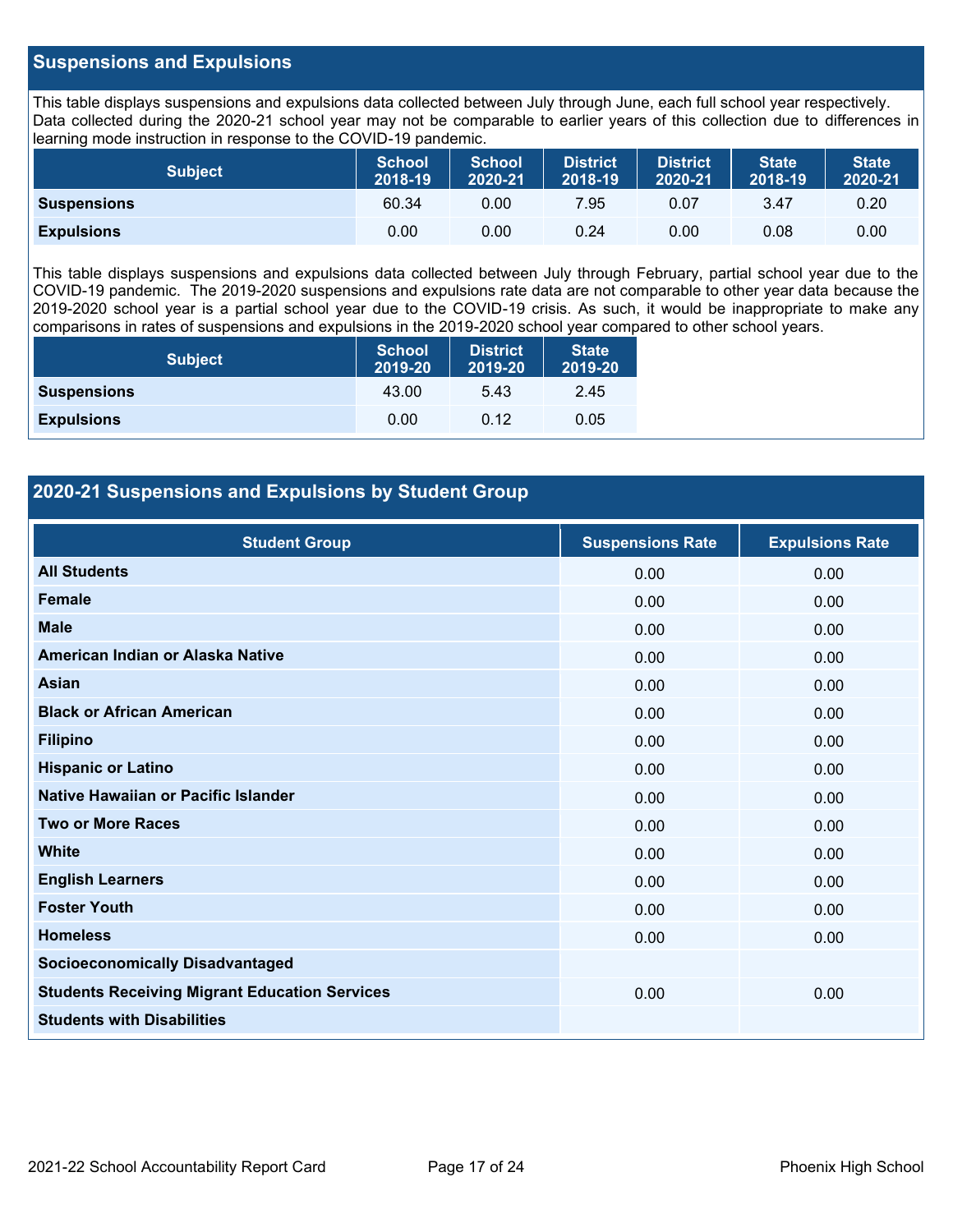#### **2021-22 School Safety Plan**

The school's safety plan is reviewed and updated yearly. Each staff member is aware of what their role is in crisis situations. A crisis team is in place for individual personal crises as well as natural disasters. A complete copy of the School Safety Plans can be obtained in the Administration Office.

District Statement:

We want our community to be aware of our continued commitment to safety which includes multiple, proactive approaches to fortifying security throughout our schools.

In April and June 2018, we conducted safety reviews of our campuses that resulted in the implementation of enhanced safety measures. These measures vary by school and include enhanced fencing, additional security and counseling personnel, updated surveillance cameras, front entrance modifications, and door locking devices. We also incorporated additional training with the Lancaster Sheriff's Station and revised student, staff and visitor identification processes.

For more than 25 years, we have had a dedicated school deputy on campus each day. In addition to this, we continue to focus on our students' social emotional needs through various programs and counseling outreach, provide safety training to our students and staff, and underscore the importance of vigilance through "See Something, Say Something." Our district and site websites have links to confidential student referral forms, where students and parents are able to submit safety concerns for administration to address.

## **2018-19 Secondary Average Class Size and Class Size Distribution**

This table displays the 2018-19 average class size and class size distribution. The columns titled "Number of Classes" indicates how many classes fall into each size category (a range of total students per classroom). At the secondary school level, this information is reported by subject area rather than grade level.

| <b>Subject</b>               | Average<br><b>Class</b><br><b>Size</b> | <b>1-22 Students</b> | Number of Classes with   Number of Classes with<br>23-32 Students | Number of Classes with<br>33+ Students |
|------------------------------|----------------------------------------|----------------------|-------------------------------------------------------------------|----------------------------------------|
| <b>English Language Arts</b> | 2                                      | 23                   |                                                                   |                                        |
| <b>Mathematics</b>           | っ                                      | 20                   |                                                                   |                                        |
| <b>Science</b>               | 3                                      | 14                   |                                                                   |                                        |
| <b>Social Science</b>        |                                        | 14                   |                                                                   |                                        |

#### **2019-20 Secondary Average Class Size and Class Size Distribution**

This table displays the 2019-20 average class size and class size distribution. The columns titled "Number of Classes" indicates how many classes fall into each size category (a range of total students per classroom). At the secondary school level, this information is reported by subject area rather than grade level.

| <b>Subject</b>               | Average<br><b>Class</b><br><b>Size</b> | <b>1-22 Students</b> | Number of Classes with   Number of Classes with<br>23-32 Students | <b>Number of Classes with</b><br>33+ Students |
|------------------------------|----------------------------------------|----------------------|-------------------------------------------------------------------|-----------------------------------------------|
| <b>English Language Arts</b> | 3                                      | 18                   |                                                                   |                                               |
| <b>Mathematics</b>           | 3                                      | 16                   |                                                                   |                                               |
| <b>Science</b>               | 3                                      | 13                   |                                                                   |                                               |
| <b>Social Science</b>        | 2                                      | 11                   |                                                                   |                                               |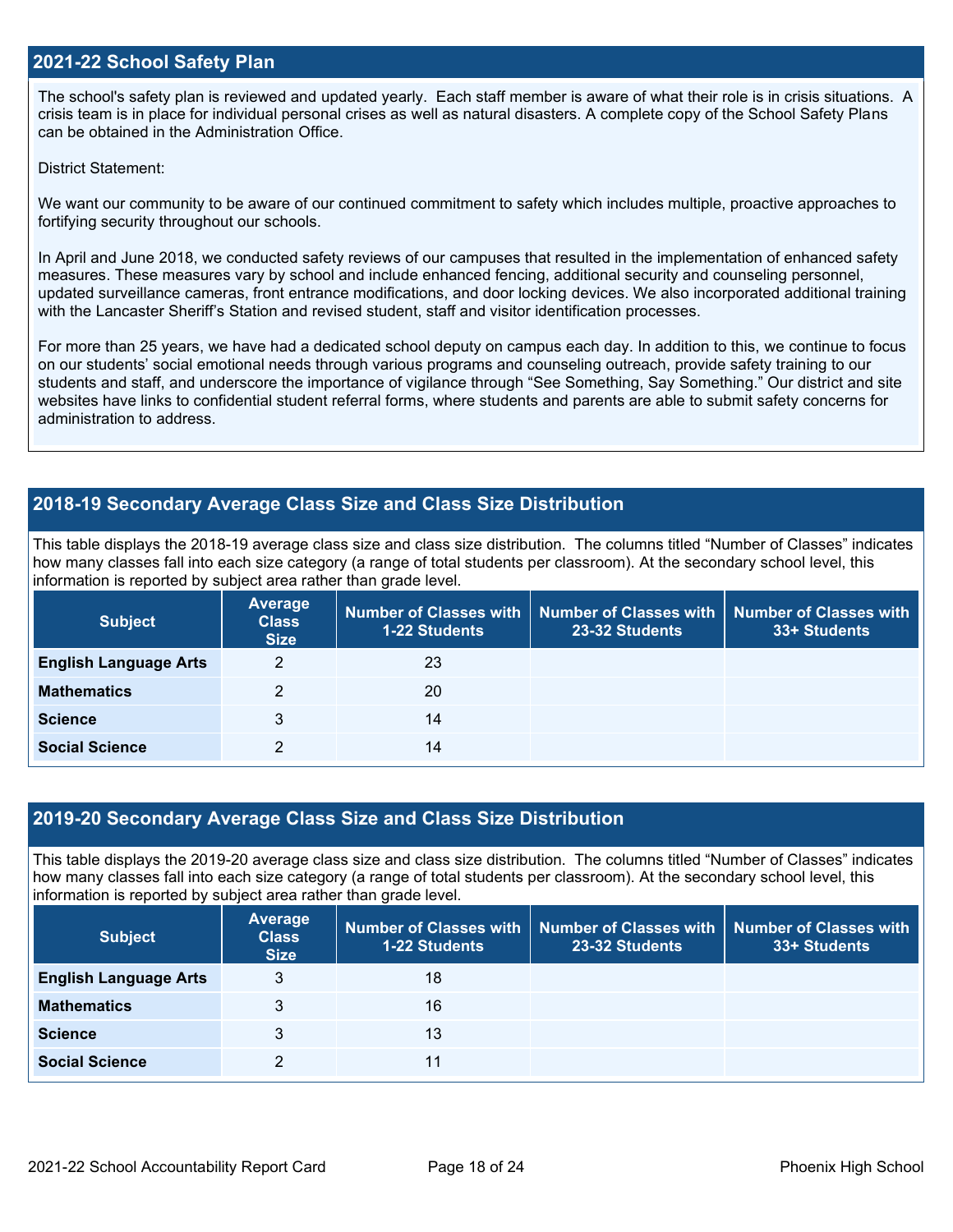### **2020-21 Secondary Average Class Size and Class Size Distribution**

This table displays the 2020-21 average class size and class size distribution. The columns titled "Number of Classes" indicates how many classes fall into each size category (a range of total students per classroom). At the secondary school level, this information is reported by subject area rather than grade level.

| <b>Subject</b>               | <b>Average</b><br><b>Class</b><br><b>Size</b> | 1-22 Students | Number of Classes with   Number of Classes with   Number of Classes with<br>23-32 Students | 33+ Students |
|------------------------------|-----------------------------------------------|---------------|--------------------------------------------------------------------------------------------|--------------|
| <b>English Language Arts</b> | 2                                             | 23            |                                                                                            |              |
| <b>Mathematics</b>           | 4                                             | 12            |                                                                                            |              |
| <b>Science</b>               | 4                                             | 10            |                                                                                            |              |
| <b>Social Science</b>        |                                               | 13            |                                                                                            |              |

## **2020-21 Ratio of Pupils to Academic Counselor**

This table displays the ratio of pupils to Academic Counselor. One full time equivalent (FTE) equals one staff member working full time; one FTE could also represent two staff members who each work 50 percent of full time.

| <b>Title</b>                        | <b>Ratio</b> |
|-------------------------------------|--------------|
| <b>Pupils to Academic Counselor</b> | -45          |

## **2020-21 Student Support Services Staff**

This table displays the number of FTE support staff assigned to this school. One full time equivalent (FTE) equals one staff member working full time; one FTE could also represent two staff members who each work 50 percent of full time.

| <b>Number of FTE Assigned to School</b> |
|-----------------------------------------|
|                                         |
| $\mathbf{0}$                            |
| $\mathbf{0}$                            |
| 0.4                                     |
| 0                                       |
| 0.1                                     |
| 0                                       |
|                                         |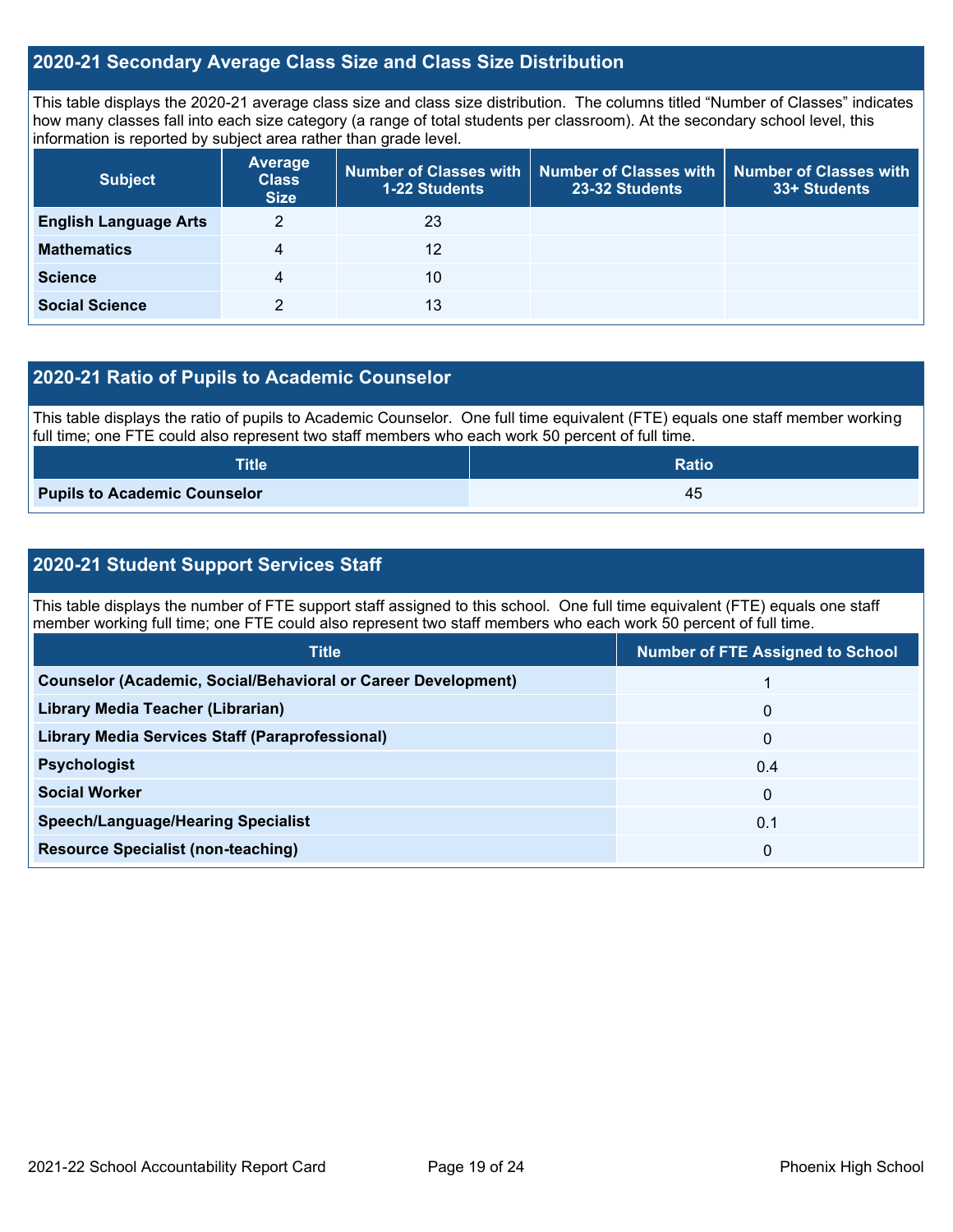### **2019-20 Expenditures Per Pupil and School Site Teacher Salaries**

This table displays the 2019-20 expenditures per pupil and average teach salary for this school. Cells with N/A values do not require data.

| <b>Level</b>                                         | <b>Total</b><br><b>Expenditures</b><br><b>Per Pupil</b> | <b>Expenditures</b><br><b>Per Pupil</b><br>(Restricted) | <b>Expenditures</b><br><b>Per Pupil</b><br>(Unrestricted) | <b>Average</b><br><b>Teacher</b><br><b>Salary</b> |
|------------------------------------------------------|---------------------------------------------------------|---------------------------------------------------------|-----------------------------------------------------------|---------------------------------------------------|
| <b>School Site</b>                                   | \$40,535.34                                             | \$11,152.82                                             | \$29,382.52                                               | \$151,808.77                                      |
| <b>District</b>                                      | N/A                                                     | N/A                                                     | \$6,327.41                                                | \$82,536                                          |
| <b>Percent Difference - School Site and District</b> | N/A                                                     | N/A                                                     | 129.1                                                     | 59.1                                              |
| <b>State</b>                                         |                                                         |                                                         | \$8,444                                                   | \$92,222                                          |
| <b>Percent Difference - School Site and State</b>    | N/A                                                     | N/A                                                     | 110.7                                                     | 48.8                                              |

## **2020-21 Types of Services Funded**

Tutoring is available to students as desired. Outside mental health agencies are welcome on campus. Wolf Connection, Olives student and family support services.

## **2019-20 Teacher and Administrative Salaries**

This table displays the 2019-20 Teacher and Administrative salaries. For detailed information on salaries, see the CDE Certification Salaries & Benefits web page at [http://www.cde.ca.gov/ds/fd/cs/.](http://www.cde.ca.gov/ds/fd/cs/)

| Category                                             | <b>District</b><br><b>Amount</b> | <b>State Average</b><br>for Districts<br>in Same Category |
|------------------------------------------------------|----------------------------------|-----------------------------------------------------------|
| <b>Beginning Teacher Salary</b>                      | \$43,341                         | \$54,687                                                  |
| <b>Mid-Range Teacher Salary</b>                      | \$78,888                         | \$92,222                                                  |
| <b>Highest Teacher Salary</b>                        | \$111,782                        | \$114,208                                                 |
| <b>Average Principal Salary (Elementary)</b>         | \$0                              | \$143,647                                                 |
| <b>Average Principal Salary (Middle)</b>             | \$0                              | \$145,785                                                 |
| <b>Average Principal Salary (High)</b>               | \$137,990                        | \$162,322                                                 |
| <b>Superintendent Salary</b>                         | \$308,342                        | \$258,950                                                 |
| <b>Percent of Budget for Teacher Salaries</b>        | 30%                              | 32%                                                       |
| <b>Percent of Budget for Administrative Salaries</b> | 5%                               | 5%                                                        |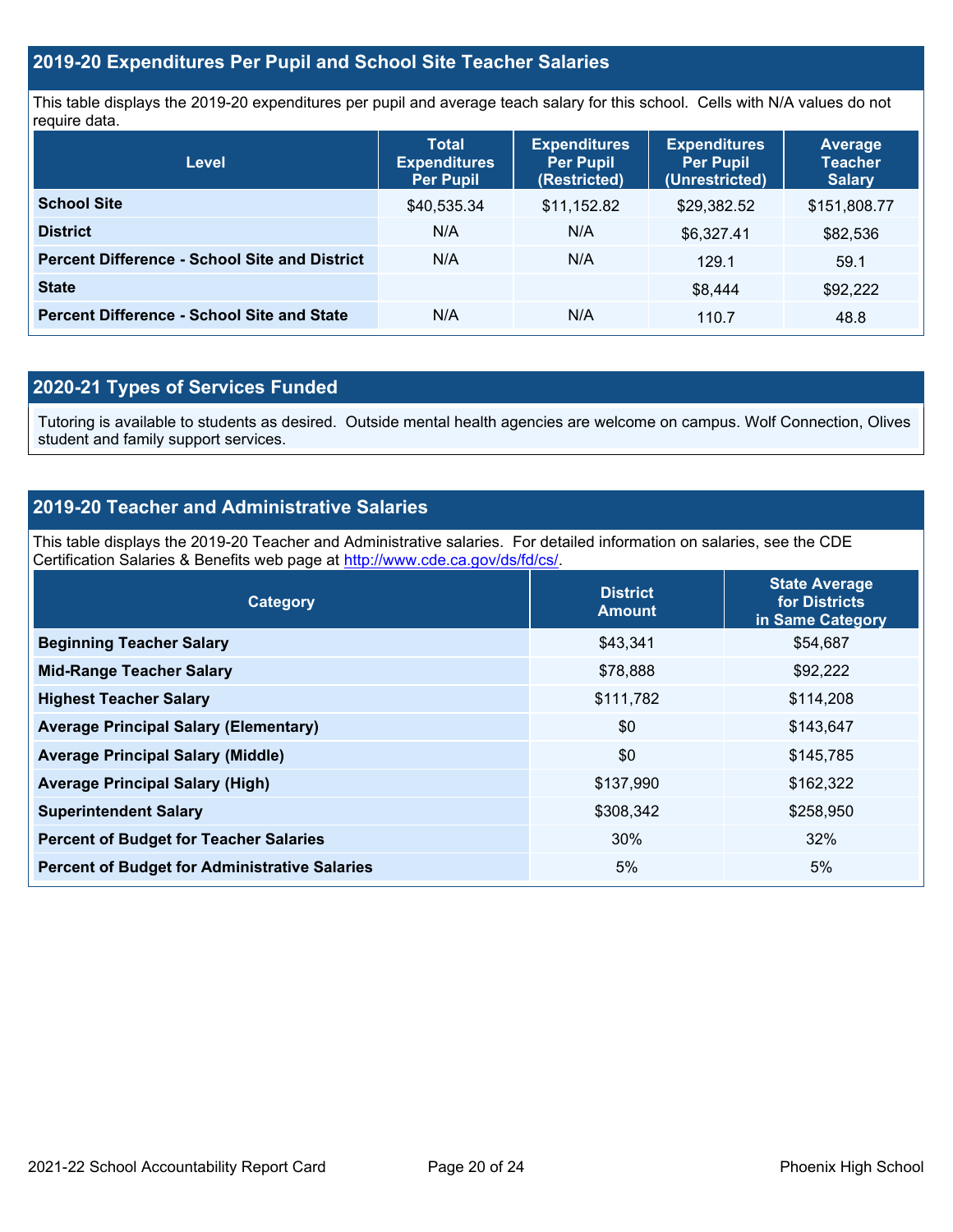## **2020-21 Advanced Placement (AP) Courses**

This table displays the percent of student in AP courses at this school.

#### **Percent of Students in AP Courses**

This table displays the number of AP courses offered at this school where there are student course enrollments of at least one student.

| <b>Subject</b>                  | <b>Number of AP Courses Offered</b> |
|---------------------------------|-------------------------------------|
| <b>Computer Science</b>         | 0                                   |
| <b>English</b>                  | 0                                   |
| <b>Fine and Performing Arts</b> | 0                                   |
| <b>Foreign Language</b>         | 0                                   |
| <b>Mathematics</b>              | 0                                   |
| <b>Science</b>                  | 0                                   |
| <b>Social Science</b>           | $\overline{0}$                      |
| <b>Total AP Courses Offered</b> | 0                                   |

## **Professional Development**

Two extra days a year are contracted for faculty. In addition faculty participates in after school workshops, during the school day training and are encouraged to attend professional conferences for which they are reimbursed.

This table displays the number of school days dedicated to staff development and continuous improvement.

| <b>Subject</b>                                                                  | 2019-20   2020-21   2021-22 |  |
|---------------------------------------------------------------------------------|-----------------------------|--|
| Number of school days dedicated to Staff Development and Continuous Improvement |                             |  |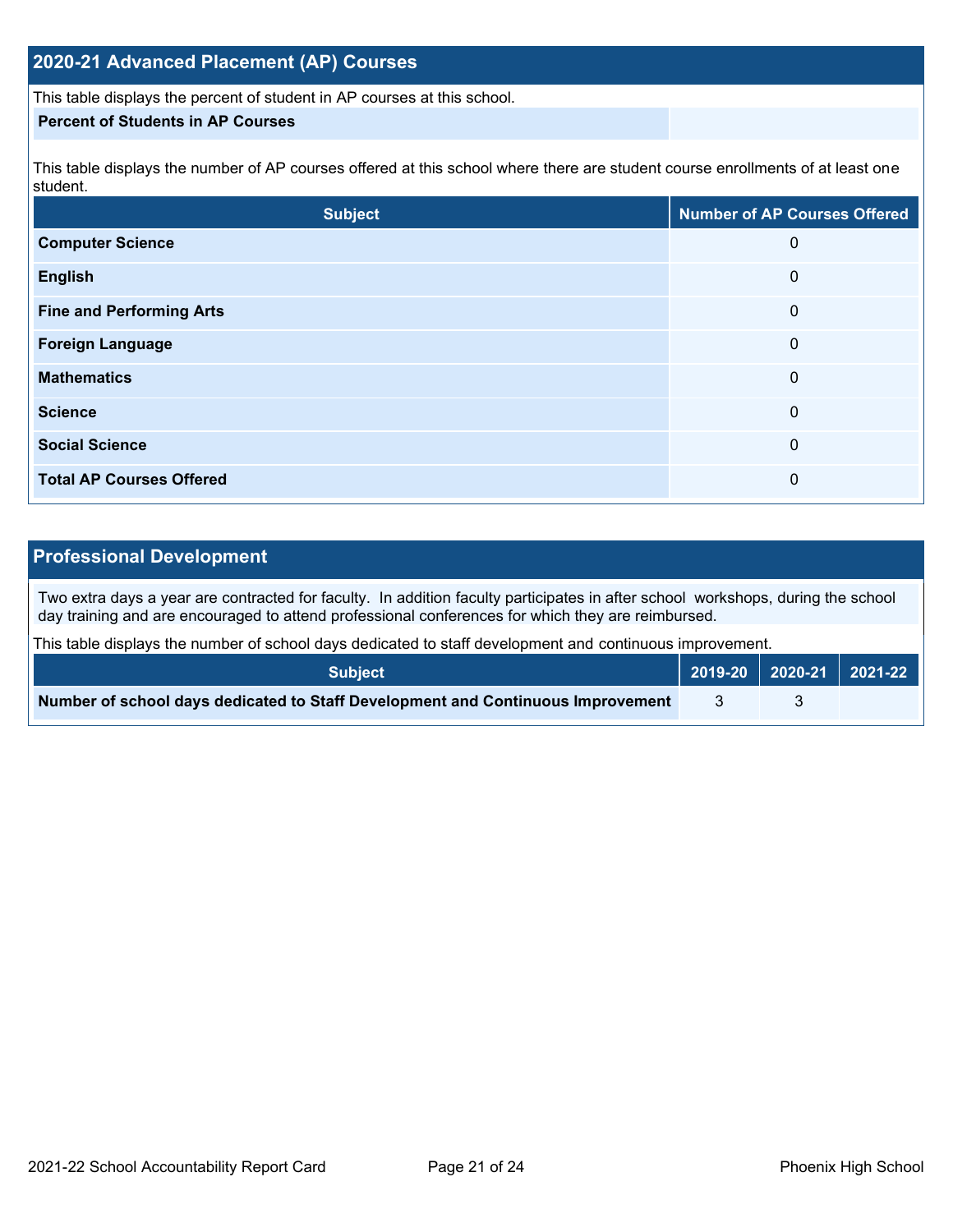# **Antelope Valley Union High School District 2020-21 Local Accountability Report Card (LARC) Addendum**

## **Local Accountability Report Card (LARC) Addendum**

**2020-21 Local Accountability Report Card (LARC) Addendum Overview**



On July 14, 2021, the California State Board of Education (SBE) determined that the California Department of Education (CDE) will use the SARC as the mechanism to conduct a one-time data collection of the LEA-level aggregate test results of all school's local assessments administered during the 2020–2021 school year in order to meet the federal Every Students Succeeds Act (ESSA) reporting requirement for the Local Educational Agency Accountability Report Cards (LARCs).

Each local educational agency (LEA) is responsible for preparing and posting their annual LARC in accordance with the federal ESSA. As a courtesy, the CDE prepares and posts the LARCs on behalf of all LEAs.

Only for the 2020–2021 school year and the 2020–2021 LARCs, LEAs are required to report their aggregate local assessments test results at the LEA-level to the CDE by populating the tables below via the SARC. These data will be used to meet the LEAs' federal requirement for their LARCs. Note that it is the responsibility of the school and LEA to ensure that all student privacy and suppression rules are in place when reporting data in Tables 3 and 4 in the Addendum, as applicable.

The tables below are not part of the SBE approved 2020–2021 SARC template but rather are the mechanism by which these required data will be collected from LEAs.

For purposes of the LARC and the following tables, an LEA is defined as a school district, a county office of education, or a direct funded charter school.

| <b>2021-22 District Contact Information</b> |                                            |  |  |  |  |
|---------------------------------------------|--------------------------------------------|--|--|--|--|
| <b>District Name</b>                        | Antelope Valley Union High School District |  |  |  |  |
| <b>Phone Number</b>                         | 661-948-7655                               |  |  |  |  |
| Superintendent                              | Greg Nehen                                 |  |  |  |  |
| <b>Email Address</b>                        | gnehen@avhsd.org                           |  |  |  |  |
| <b>District Website Address</b>             | www.avdistrict.org                         |  |  |  |  |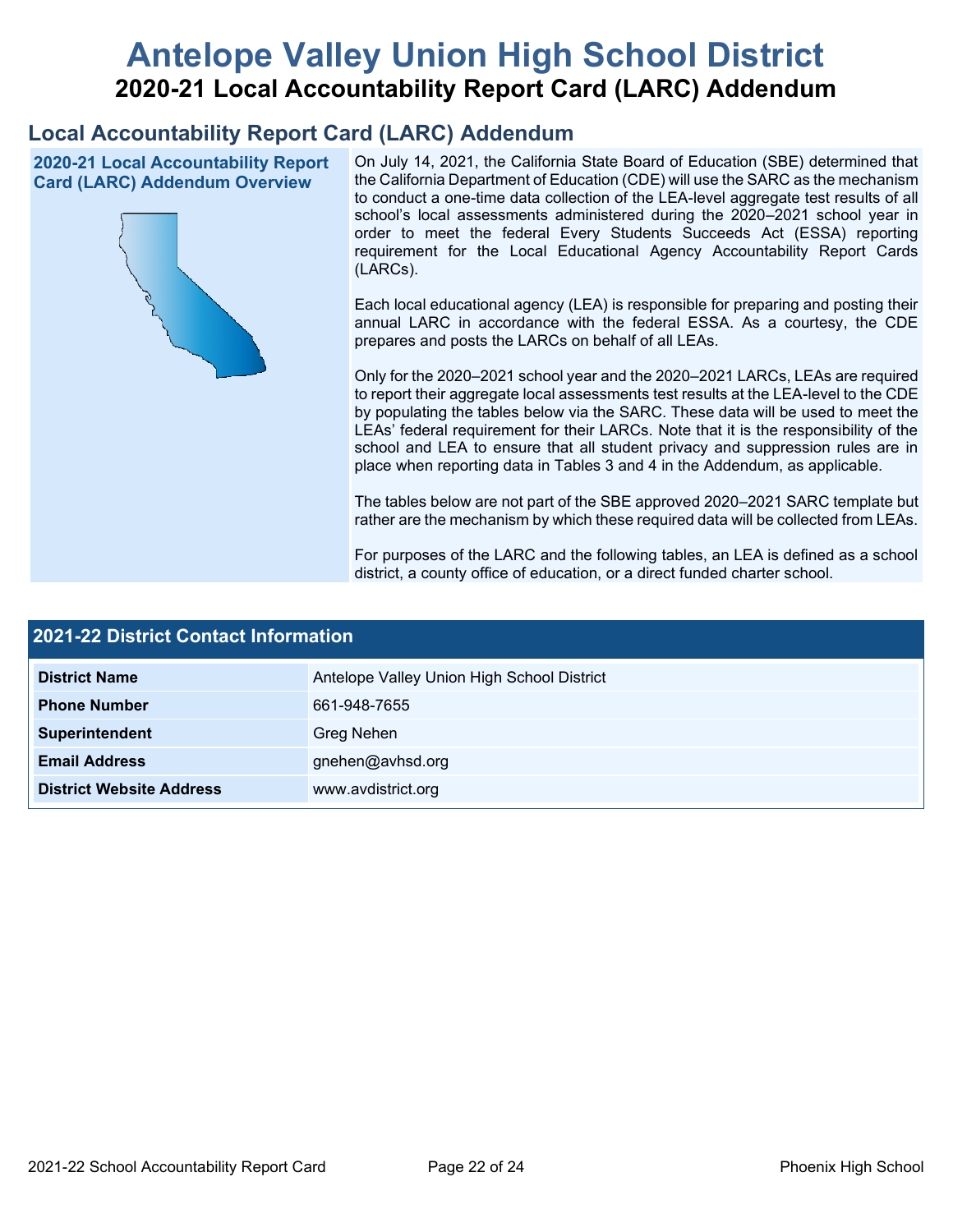## **2020-21 CAASPP Test Results in ELA by Student Group**

This table displays CAASPP test results in ELA by student group for students grades three through eight and grade eleven taking and completing a state-administered assessment. The CDE will populate this table for schools in cases where the school administered the CAASPP assessment. In cases where the school administered a local assessment instead of CAASPP, the CDE will populate this table with "NT" values, meaning this school did not test students using the CAASPP. See the local assessment(s) table for more information.

| <b>CAASPP</b><br><b>Student Groups</b>               | <b>CAASPP</b><br><b>Total</b><br><b>Enrollment</b> | <b>CAASPP</b><br><b>Number</b><br><b>Tested</b> | <b>CAASPP</b><br><b>Percent</b><br><b>Tested</b> | <b>CAASPP</b><br><b>Percent</b><br><b>Not Tested</b> | <b>CAASPP</b><br><b>Percent</b><br>Met or<br><b>Exceeded</b> |
|------------------------------------------------------|----------------------------------------------------|-------------------------------------------------|--------------------------------------------------|------------------------------------------------------|--------------------------------------------------------------|
| <b>All Students</b>                                  | 5010                                               | <b>NT</b>                                       | <b>NT</b>                                        | <b>NT</b>                                            | <b>NT</b>                                                    |
| <b>Female</b>                                        | 2507                                               | <b>NT</b>                                       | <b>NT</b>                                        | <b>NT</b>                                            | <b>NT</b>                                                    |
| <b>Male</b>                                          | 2503                                               | <b>NT</b>                                       | <b>NT</b>                                        | <b>NT</b>                                            | <b>NT</b>                                                    |
| American Indian or Alaska Native                     | 14                                                 | <b>NT</b>                                       | <b>NT</b>                                        | <b>NT</b>                                            | <b>NT</b>                                                    |
| <b>Asian</b>                                         | 71                                                 | <b>NT</b>                                       | <b>NT</b>                                        | <b>NT</b>                                            | <b>NT</b>                                                    |
| <b>Black or African American</b>                     | 805                                                | <b>NT</b>                                       | <b>NT</b>                                        | <b>NT</b>                                            | NT                                                           |
| <b>Filipino</b>                                      | 80                                                 | <b>NT</b>                                       | <b>NT</b>                                        | <b>NT</b>                                            | <b>NT</b>                                                    |
| <b>Hispanic or Latino</b>                            | 3235                                               | <b>NT</b>                                       | <b>NT</b>                                        | <b>NT</b>                                            | <b>NT</b>                                                    |
| <b>Native Hawaiian or Pacific Islander</b>           | --                                                 | <b>NT</b>                                       | <b>NT</b>                                        | <b>NT</b>                                            | <b>NT</b>                                                    |
| <b>Two or More Races</b>                             | 265                                                | <b>NT</b>                                       | <b>NT</b>                                        | <b>NT</b>                                            | <b>NT</b>                                                    |
| <b>White</b>                                         | 536                                                | <b>NT</b>                                       | <b>NT</b>                                        | <b>NT</b>                                            | <b>NT</b>                                                    |
| <b>English Learners</b>                              | 398                                                | <b>NT</b>                                       | <b>NT</b>                                        | <b>NT</b>                                            | <b>NT</b>                                                    |
| <b>Foster Youth</b>                                  | 98                                                 | <b>NT</b>                                       | <b>NT</b>                                        | <b>NT</b>                                            | <b>NT</b>                                                    |
| <b>Homeless</b>                                      | 68                                                 | <b>NT</b>                                       | <b>NT</b>                                        | <b>NT</b>                                            | <b>NT</b>                                                    |
| <b>Military</b>                                      | 83                                                 | <b>NT</b>                                       | <b>NT</b>                                        | <b>NT</b>                                            | <b>NT</b>                                                    |
| <b>Socioeconomically Disadvantaged</b>               | 3630                                               | <b>NT</b>                                       | <b>NT</b>                                        | <b>NT</b>                                            | <b>NT</b>                                                    |
| <b>Students Receiving Migrant Education Services</b> | 28                                                 | <b>NT</b>                                       | <b>NT</b>                                        | <b>NT</b>                                            | NT                                                           |
| <b>Students with Disabilities</b>                    | 766                                                | <b>NT</b>                                       | <b>NT</b>                                        | <b>NT</b>                                            | NT                                                           |